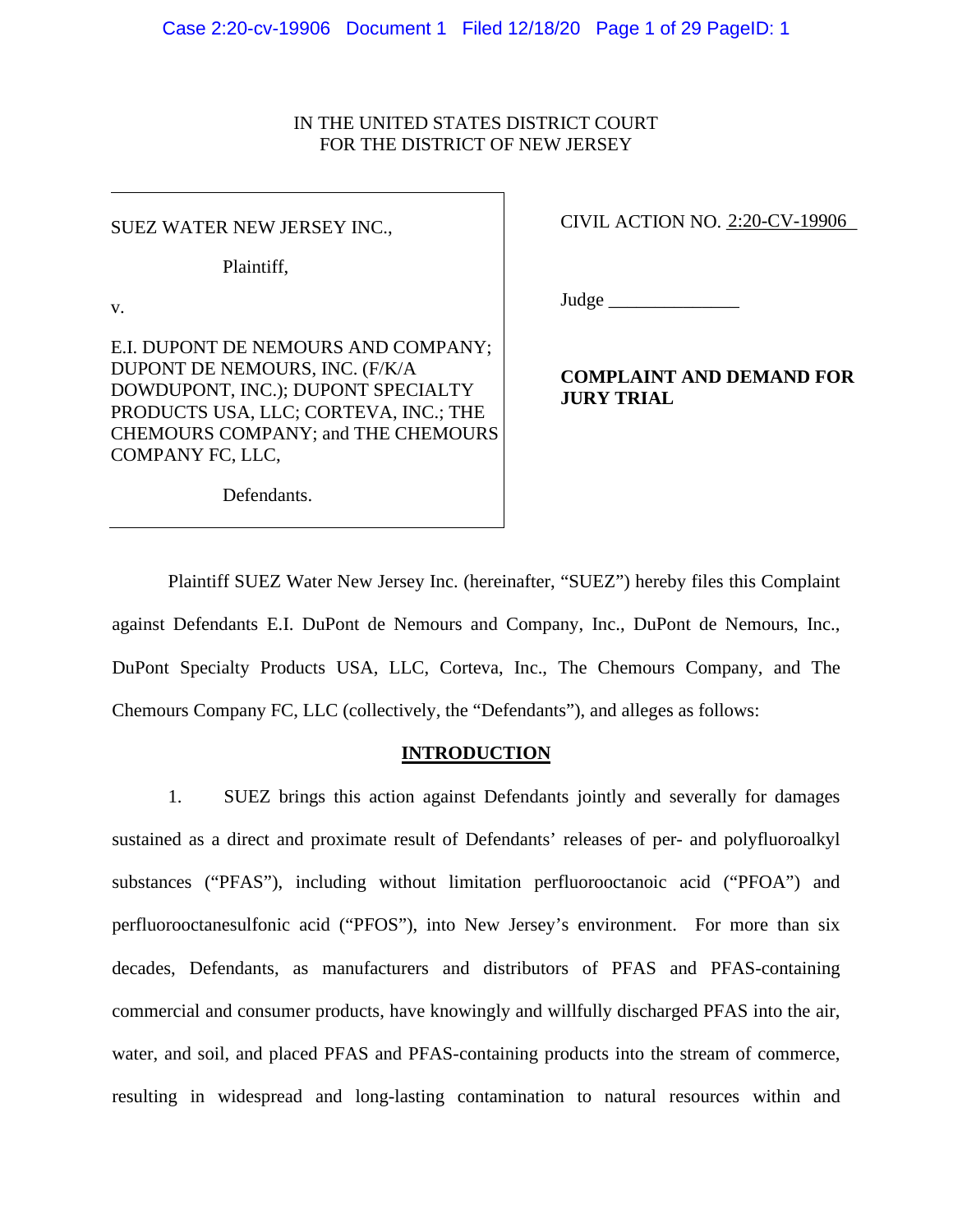## Case 2:20-cv-19906 Document 1 Filed 12/18/20 Page 2 of 29 PageID: 2

throughout the State of New Jersey—including, pertinently, the water sources that SUEZ relies upon to provide safe drinking water to its more than 1,500,000 customers in New Jersey.

2. On June 1, 2020, after several years of studying the long-term effects of PFAS, the New Jersey Department of Environmental Protection ("NJDEP") announced the adoption of Maximum Contaminant Levels and Groundwater Quality Standards for public water systems. The Maximum Contaminant Levels ("MCLs") are among the most stringent in the United States, and SUEZ, as the owner and operator of multiple public water systems in New Jersey, must comply with them by the first quarter of 2021. As a result, and based upon technical analyses of SUEZ's various sources of public drinking water, SUEZ has been, and will continue to be, required to make significant and costly upgrades to the water treatment infrastructure for its public water systems and will incur significant ongoing costs required to operate and maintain those upgrades, as well as to engage in the regular monitoring of PFAS levels in all water sources necessitated by New Jersey's adoption of these standards.

3. Defendants were, or reasonably should have been, aware that their acts and omissions directly and proximately caused the release of PFAS into New Jersey's environment and that such releases could pose hazards to the State's natural resources, but chose profits over safety and continued to contaminate the environment for more than a half-century. Only recently has the full scope of Defendants' actions begun to come to light. Moreover, the emerging costs of remedying Defendants' long-running contamination of New Jersey's environment are substantial, and those costs have fallen disproportionately upon those whose responsibility it is to provide safe drinking water to New Jersey residents. Therefore, SUEZ brings this action against Defendants in an effort to hold them accountable for the significant harms done to New Jersey's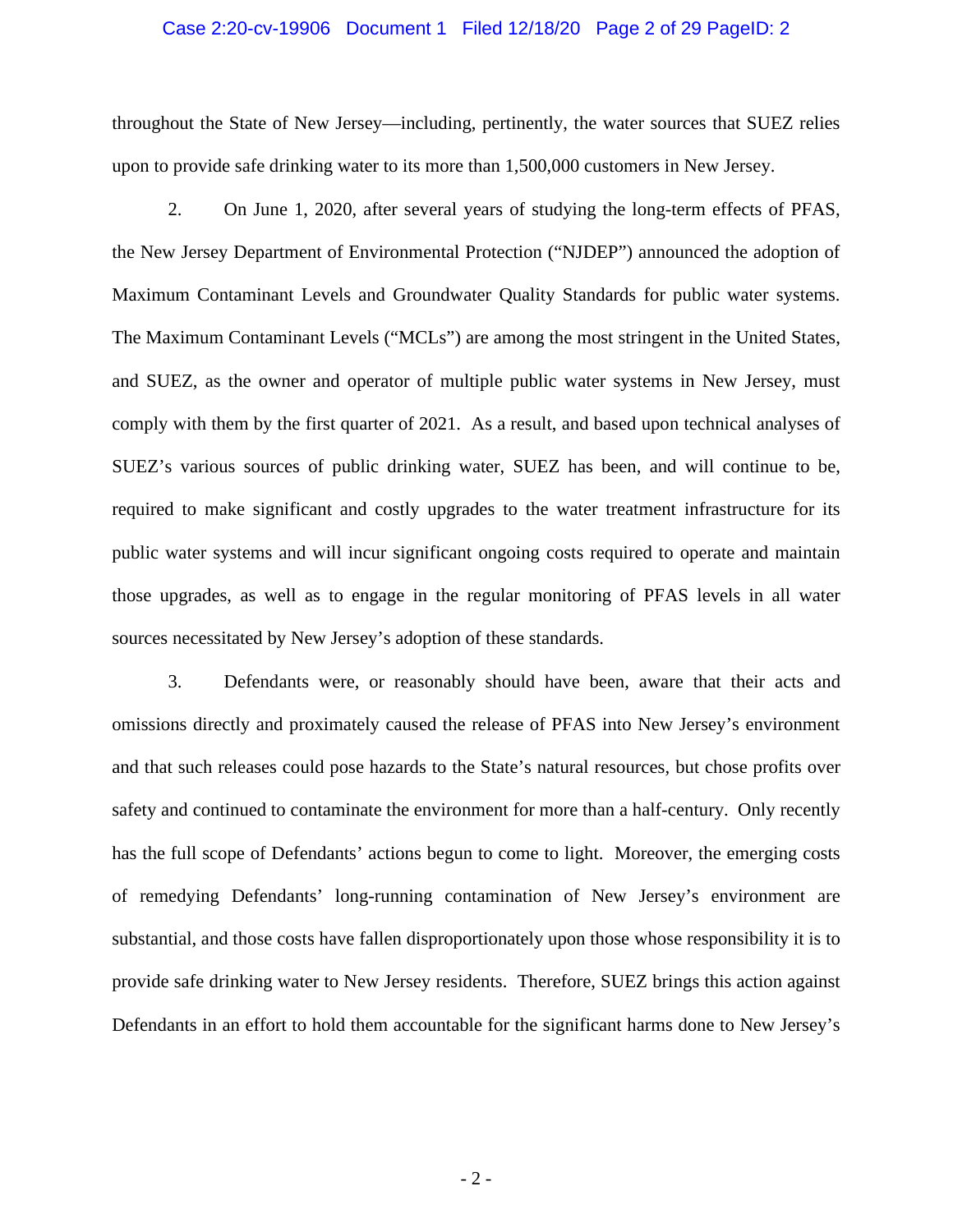### Case 2:20-cv-19906 Document 1 Filed 12/18/20 Page 3 of 29 PageID: 3

public water supplies and to ensure that SUEZ has the resources necessary to continue to provide its customers with drinking water that meets the NJDEP standards.

#### **PARTIES, JURISDICTION, AND VENUE**

4. SUEZ is a New Jersey corporation with its principal place of business located at 461 From Road, Suite 400, Paramus, New Jersey, 07652.

5. SUEZ was established in 1869 and currently operates 38 public water systems (i.e., PWSIDs) in New Jersey, which are specifically identified by NJDEP, as follows: Hackensack, Franklin Lakes, Montvale, Highlands (29), Lambertville, Matchaponix/Manalapan (2), Colts Neck, and Toms River. Collectively, these water systems service approximately 250,000 unique connections in central and northern New Jersey and provide water to approximately 1,500,000 customers across New Jersey.

6. Defendant E.I. DuPont de Nemours and Company ("DuPont") is a Delaware corporation with its principal place of business located at 974 Centre Road, Wilmington, Delaware, 19805. DuPont does business throughout the United States, including in this District.

7. Defendant DuPont de Nemours, Inc. (f/k/a DowDuPont) ("New DuPont") is a Delaware corporation with its principal place of business located at 974 Centre Road, Wilmington, Delaware, 19805. New DuPont does business throughout the United States, including in this District.

8. Defendant DuPont Specialty Products USA, LLC ("DuPont LLC") is a Delaware limited liability company with its principal place of business located at 974 Centre Road, Wilmington, Delaware, 19805. DuPont LLC does business throughout the United States, including in this District.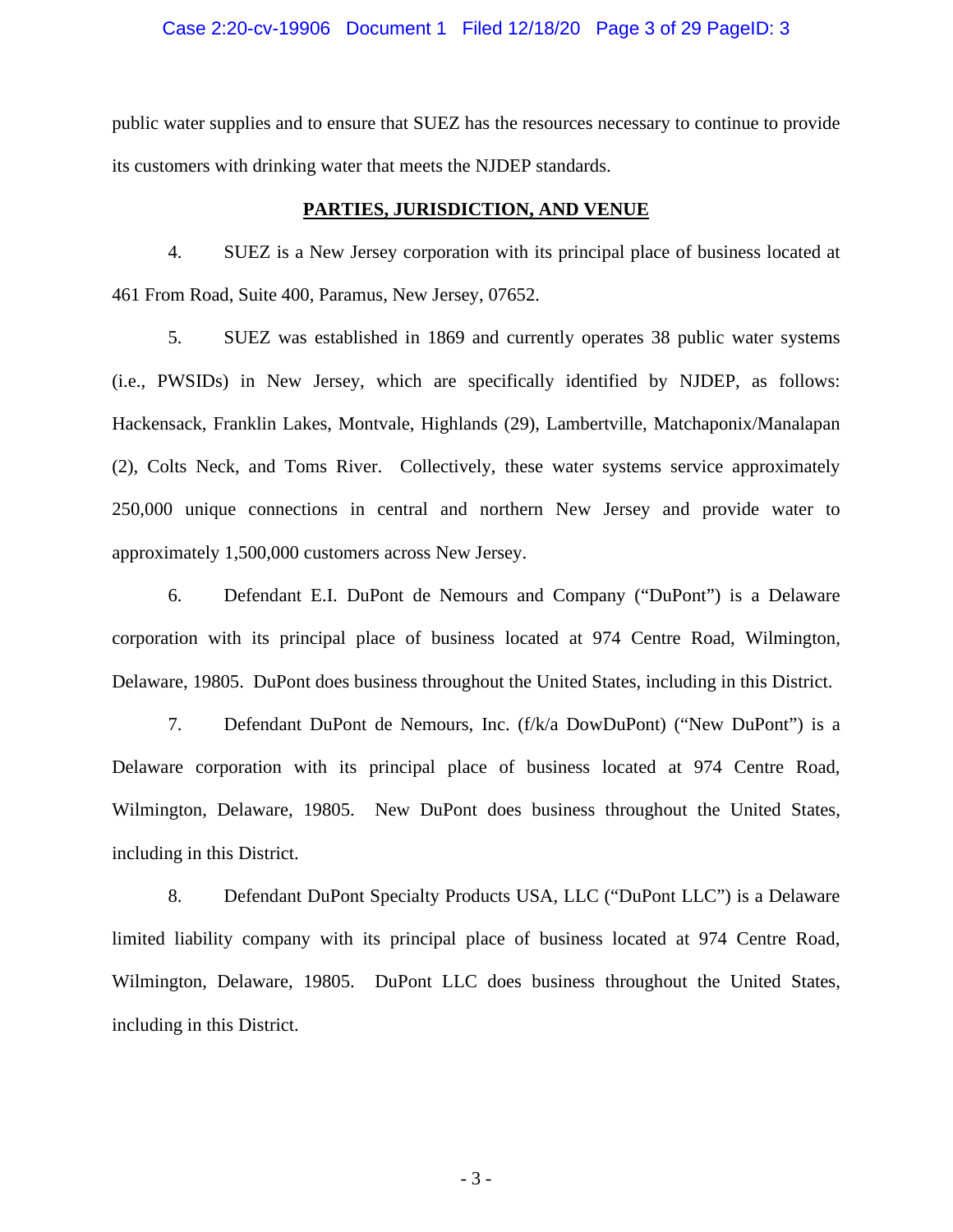## Case 2:20-cv-19906 Document 1 Filed 12/18/20 Page 4 of 29 PageID: 4

9. Defendant Corteva, Inc. ("Corteva") is a Delaware corporation with its principal place of business located at P.O. Box 80735, Chestnut Run Plaza 735, Wilmington, Delaware, 19805. Corteva does business throughout the United States, including in this District. Corteva is the parent corporation of DuPont and holds certain of New DuPont's assets and liabilities, as well as its agricultural and nutritional businesses.

10. Defendant The Chemours Company ("Chemours") is a Delaware corporation with its principal place of business located at 1007 Market Street, Wilmington, Delaware, 19899. Chemours does business throughout the United States, including in this District. Chemours was incorporated as a subsidiary of DuPont on April 30, 2015. On July 1, 2015, DuPont spun off Chemours and created a separate corporate entity to hold its "performance chemicals" business lines, along with certain of DuPont's environmental liabilities.

11. Defendant The Chemours Company FC, LLC ("Chemours FC") is a Delaware limited liability company with its principal place of business located at 1007 Market Street, Wilmington, Delaware, 19899. Chemours FC does business throughout the United States, including in this District. Chemours FC is a subsidiary of Chemours.

12. Jurisdiction is proper in this Court pursuant to 28 U.S.C. § 1332(a) because it is an action between citizens of different states and the amount in controversy exceeds the sum of \$75,000, exclusive of interest and costs.

13. Venue is proper in this District pursuant to 28 U.S.C. § 1391(b)(2) because a substantial part of the events or omissions giving rise to the claim occurred in the District of New Jersey.

- 4 -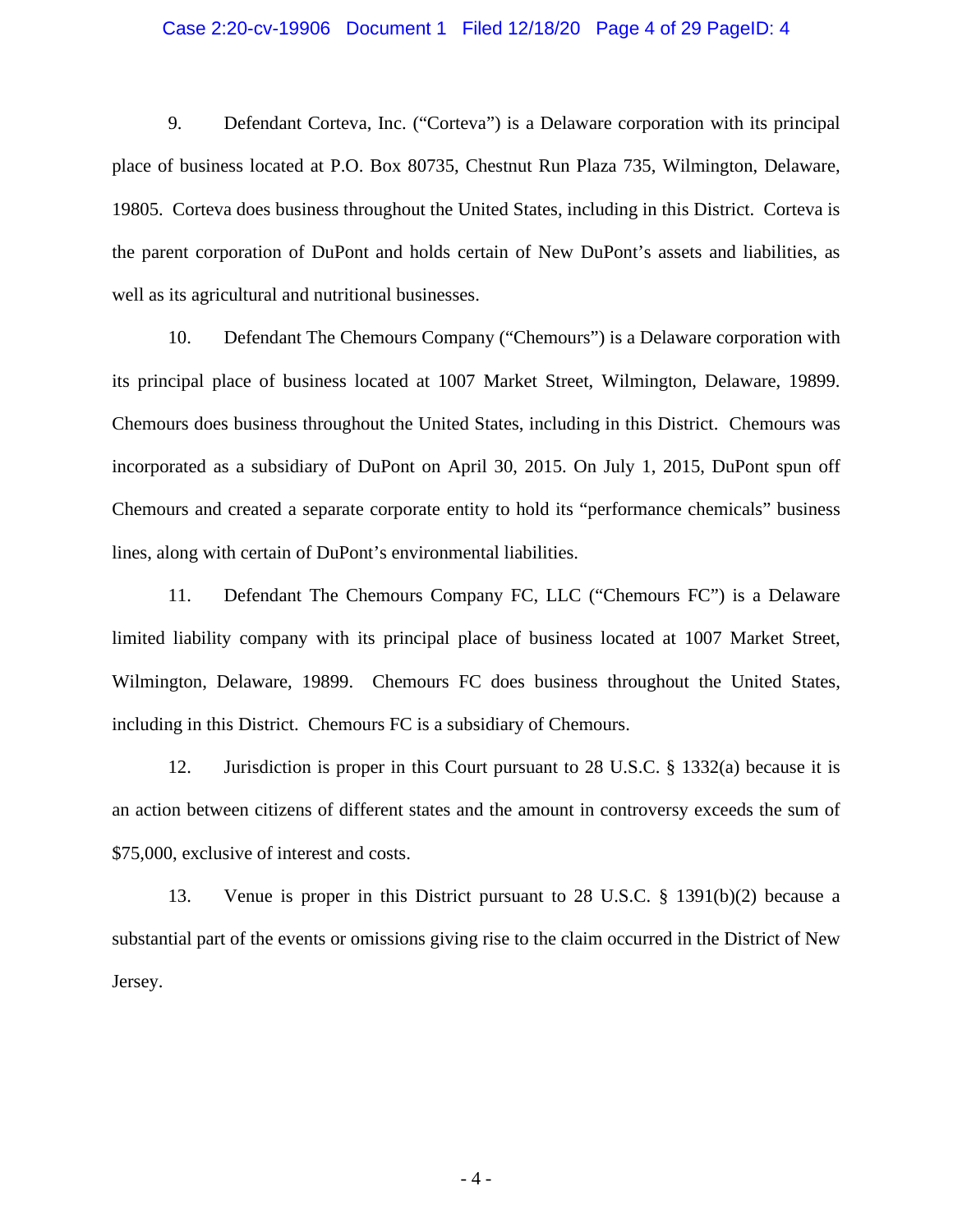#### **FACTUAL BACKGROUND**

## **Per- and Polyfluoroalkyl Substances (PFAS)**

14. PFAS are a group of manufactured fluorinated organic chemicals that are used in a wide variety of industrial and commercial products. Previously, PFAS were commonly referred to as perfluorinated compounds.

15. Due to their unique properties that resist heat, oil, stains, grease, and water, PFAS have played a central role in the manufacture and development of many consumer products since their introduction in the 1940s. Notably, PFAS have been used to produce many consumer and industrial products including carpets, clothing, fabrics for furniture, food packaging, a variety of cookware, and Defendant-affiliated name brands such as Stainmaster®, Teflon®, Gore-Tex®, and Tyvek®. PFAS have also been put to wide industrial use due to their unique ability to resist harsh chemicals and high temperatures.

16. Two of the most prevalent PFAS are perfluorooctanoic acid (PFOA) and perfluorooctanesulfonic acid (PFOS), both of which have been widely used and applied in the manufacturing industry. Although the uses of PFOA and PFOS have been gradually phased out in recent years, both chemicals remain prevalent, and consumer products, food, and drinking water continue to be primary sources of exposure to PFAS.

17. The United States Environmental Protection Agency ("EPA") has found widespread PFAS contamination in the environment, and that the substances have likely been released into the environment in several different ways. For example, EPA found that PFAS can be released during the manufacture, normal use, disposal, and/or biodegradation of consumer products containing PFAS. PFAS may also be released into the air, soil, and water during the manufacture, use, and disposal of PFAS themselves.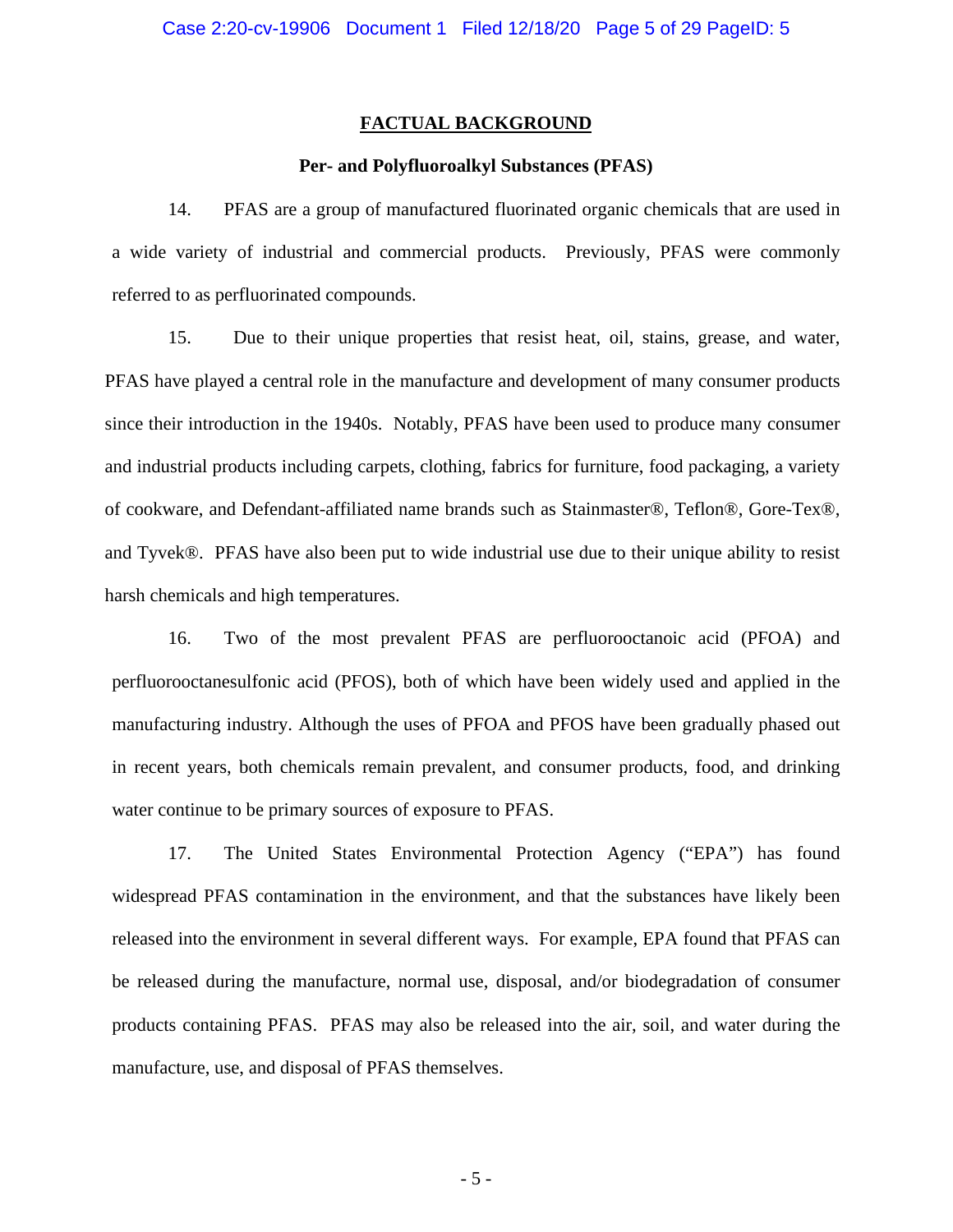## Case 2:20-cv-19906 Document 1 Filed 12/18/20 Page 6 of 29 PageID: 6

18. Once present in the environment, PFAS are extremely persistent and often have degradation periods of years, decades, or longer under natural conditions. PFAS are also highly resistant to chemically aided degradation processes. For these reasons, PFAS are often referred to as "forever chemicals."

19. Additionally, PFAS are soluble and mobile in water, which greatly amplifies the spread of PFAS beyond the initial sources of introduction into the environment. And, because PFAS, and particularly PFOA, are water-soluble, they can migrate readily from soil to groundwater. Therefore, once PFAS are released into the environment, they are extremely difficult to remove and even more difficult to contain.

## **Federal and State Regulation of PFOA and PFOS**

20. In light of emerging scientific evidence regarding the potential long-term effects that PFAS, including PFOA and PFOS, may have on the environment, EPA has designated the substances as "emerging contaminants."

21. In 2016, EPA issued drinking water health advisories for PFOA and PFOS. Specifically, EPA guidance provided that a combined level of PFOA or PFOS in excess of 70 parts per trillion ("ppt") in drinking water may pose increased risks for people who consume such water.

22. In February 2019, EPA announced an Action Plan to address PFAS contamination that includes initiating steps to establish federal MCLs for PFOA and PFOS in drinking water. EPA's Action Plan is ongoing.

23. Pending the establishment of federal MCLs for PFOS and PFOA, several states have taken steps to establish their own state-based MCLs.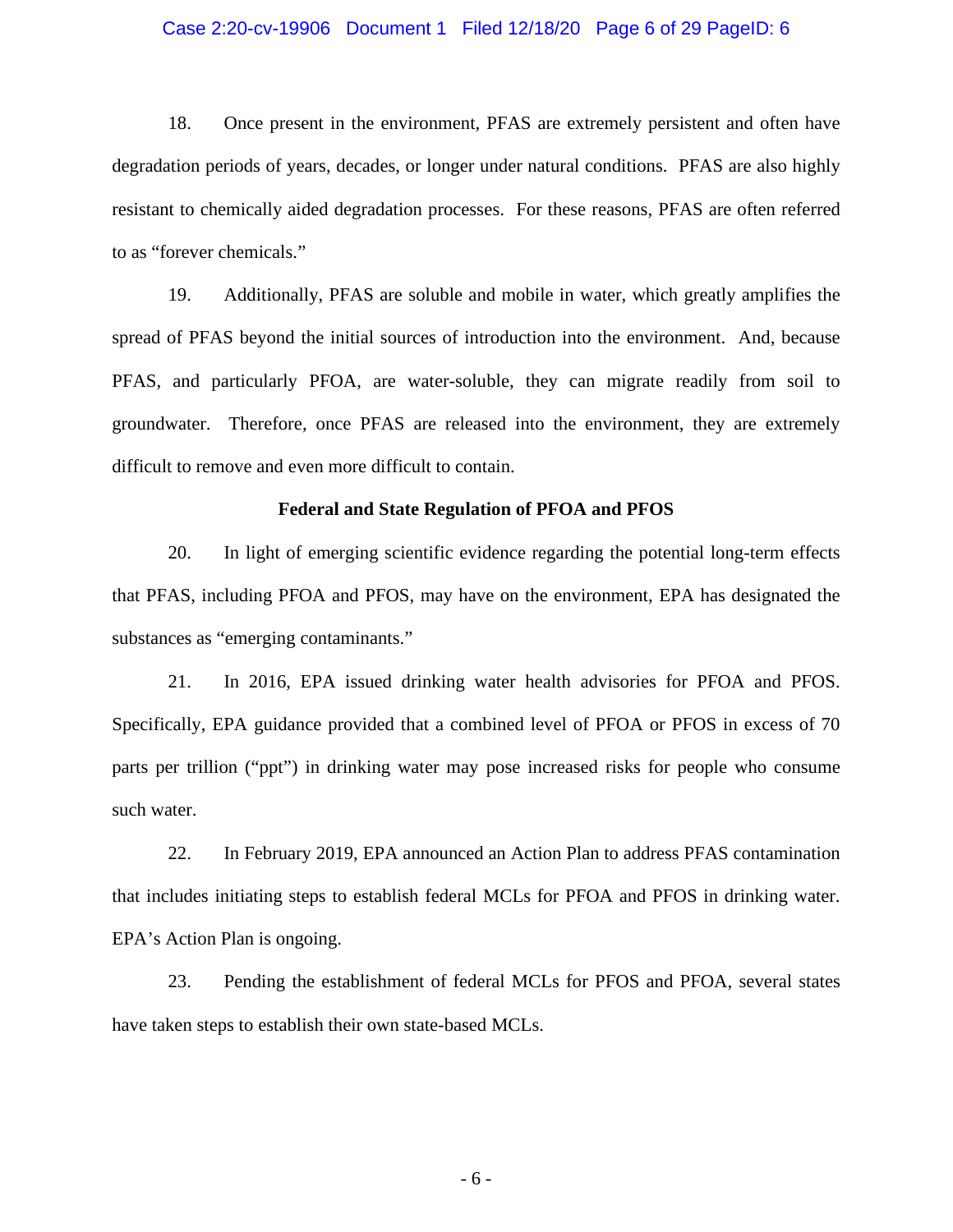## Case 2:20-cv-19906 Document 1 Filed 12/18/20 Page 7 of 29 PageID: 7

24. On June 1, 2020, NJDEP announced the adoption of MCLs and Ground Water Quality Standards ("GWQS") for public water systems in New Jersey.

25. As part of this initiative, NJDEP adopted amendments to the New Jersey Safe Drinking Water Act ("SDWA"), N.J. Stat. Ann. § 58:12A-1 *et seq.*, to establish MCLs of 14 ppt for PFOA and 13 ppt for PFOS for public water systems. N.J. Admin. Code  $\S$  7:10-5.2(a)(5)(ii)- $(iii)$ .

26. In accordance with NJDEP's newly adopted standards, all public water systems will be required to begin monitoring for PFOA and PFOS by the first quarter of 2021. Systems must conduct quarterly monitoring if PFOA or PFOS is detected at a level of 2 ppt or greater. *Id.* A violation occurs if the running annual average at any sampling point exceeds an MCL at any time. *See* 40 C.F.R. § 141.24(f)(15)(i)-(iii); *see also* N.J. Admin. Code § 7:10-5.1 (incorporating by reference 40 C.F.R. Part 141).

27. If a system violates an MCL, it will be required to take necessary protective measures such as adding or enhancing treatment or taking source water wells and reservoirs out of service. N.J. Admin. Code § 7:10-5.7.

28. The NJDEP also amended the GWQS, N.J. Admin. Code § 7:9C, to establish a specific groundwater quality standard of 14 ppt for PFOA and 13 ppt for PFOS. N.J. Admin. Code § 7:9C app. tbl. 1. Under the amended GWQS, the newly adopted standards for PFOA and PFOS will serve as the remediation standards for cleanup of contaminated groundwater in accordance with N.J. Admin. Code § 7:26D-2.2(a).

29. Finally, NJDEP added PFOA and PFOS to the List of Hazardous Substances at N.J. Admin. Code § 7:1E.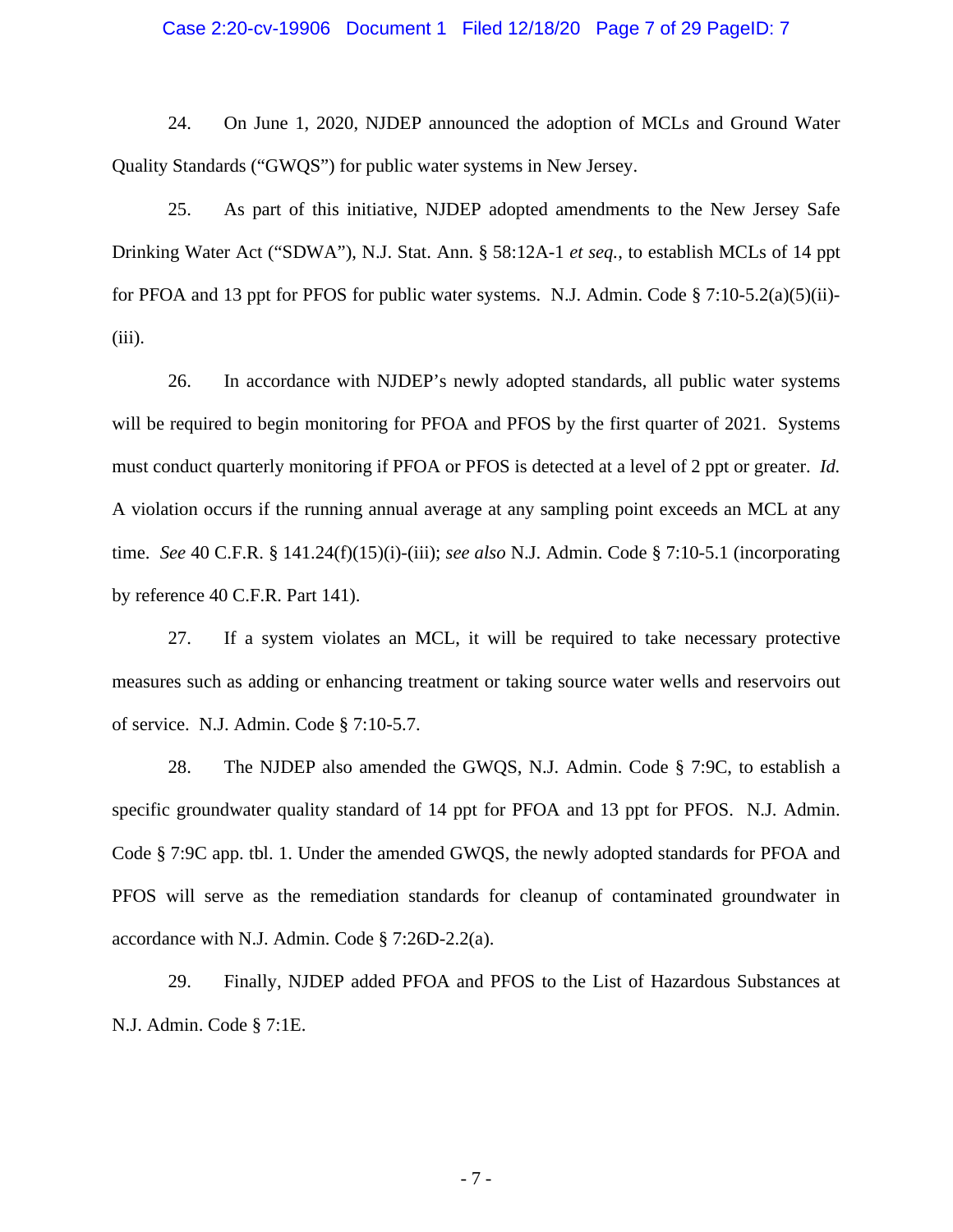## **Defendants' Knowledge of the Inherent Dangers of PFAS**

30. Beginning in the 1960s and 1970s and continuing to present, Defendants have identified the potential risks that PFAS exposure posed to both humans and the environment and have documented such potential risks in numerous internal memoranda and scientific research studies.

31. No later than the early 1980s, Defendants became aware that PFAS could enter the environment during the manufacture and use of PFAS and PFAS-containing products and that once PFAS were released into the environment, they could freely spread beyond the points of initial contamination due to their unique solubility characteristics. Defendants also became aware during this time period that PFAS were highly resistant to the natural chemical degradation process and could persist in the environment indefinitely.

32. Moreover, Defendants knew or reasonably should have known that the PFAScontaining commercial and consumer products placed into the stream of commerce would be used, and ultimately disposed of, in a reasonably foreseeable manner, and that such disposal into landfills and other waste treatment facilities and the ensuing biodegradation would further amplify the spread of PFAS into the environment far beyond the location of products' original manufacture and distribution.

#### **Defendants' Releases of PFAS in New Jersey**

33. Upon information and belief, Defendants have caused the release of significant amounts of PFAS into the soil, groundwater, surface waters and waterways, and air of the State of New Jersey through their use, handling, management, distribution, sale, marketing, and/or disposal of PFAS and PFAS-containing materials and products since at least the late 1950s.

- 8 -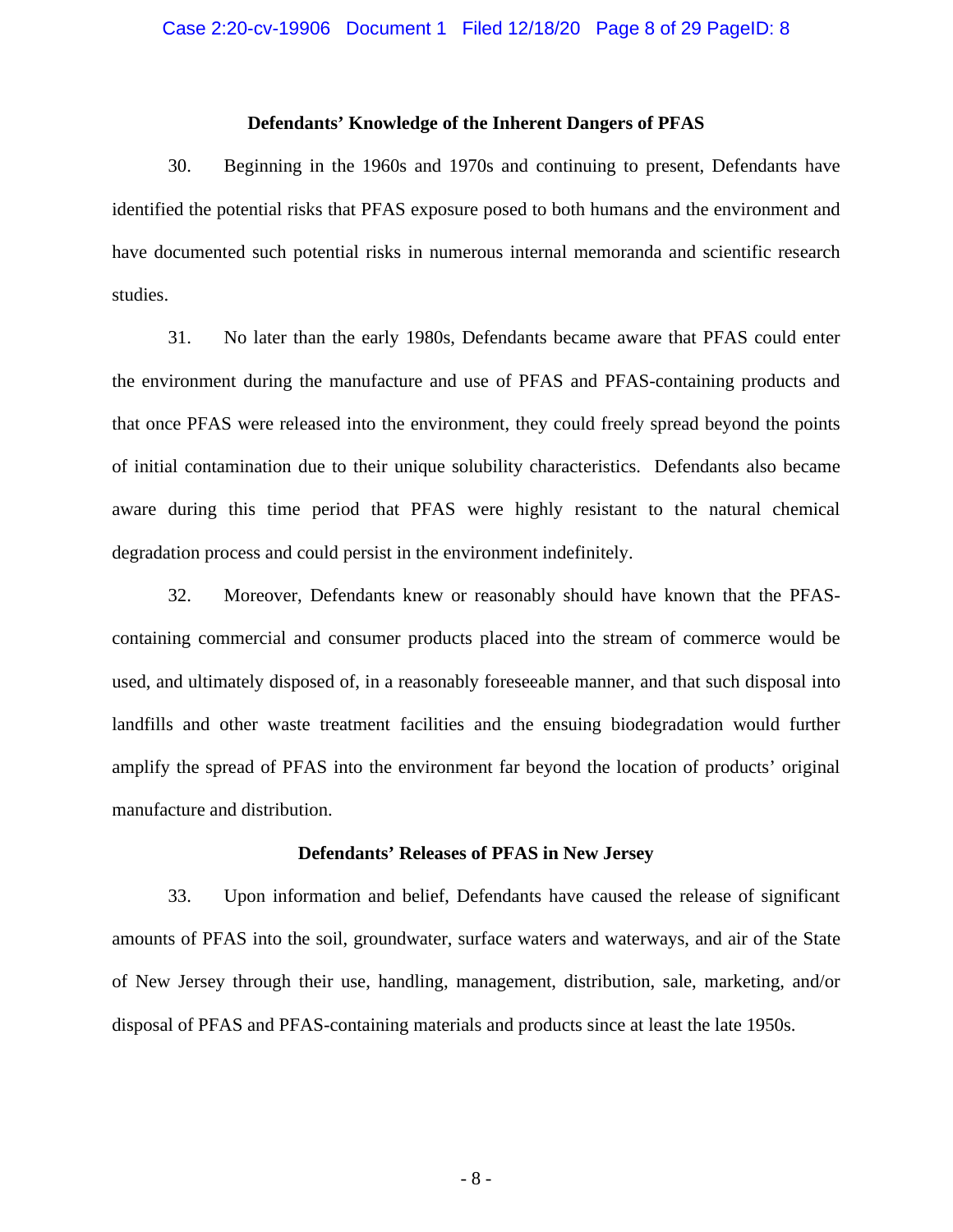## Case 2:20-cv-19906 Document 1 Filed 12/18/20 Page 9 of 29 PageID: 9

34. These releases of PFAS, including PFOS and PFOA, into the soil, groundwater, surface waters and waterways, and air of New Jersey have been continuous and long running.

35. Upon information and belief, Defendants have manufactured, disposed of, and otherwise released PFAS, including but not limited to PFOA and PFOS, from several industrial locations across the State of New Jersey. Defendants have also imported PFAS and PFAScontaining waste from other states, and have used and disposed of such contaminants within the State of New Jersey.

36. Beginning in the late 1950s, Defendants used PFOA to manufacture, among other things, fluoroelastomers, perfluoroelastomers, and specialty fluoroelastomers, which were then used in the production of a variety of consumer products.

37. Beginning in approximately 1975, Defendants manufactured polytetrafluoroethylene ("PTFE") at industrial facilities in New Jersey. The manufacture of PTFE requires PFOA as a processing aid.

38. This process resulted in both significant discharge and disposal of PFAS as a byproduct of the manufacturing process itself, as well as the creation of products that would later be found to contain significant levels of PFAS.

39. Additionally, in or around 2002, Defendants began to produce their own PFOA, rather than relying on outside sources of the substances for their unique needs. Before this time, Defendants regularly imported PFOA into New Jersey from out-of-state distributors.

40. Thereafter, Defendants used PFAS, including the PFOA produced in their own facilities, to produce many of the commercial and consumer products discussed above. Defendants also sold raw PFOA to other industrial users for their own use, including numerous industrial manufacturers in the State of New Jersey.

- 9 -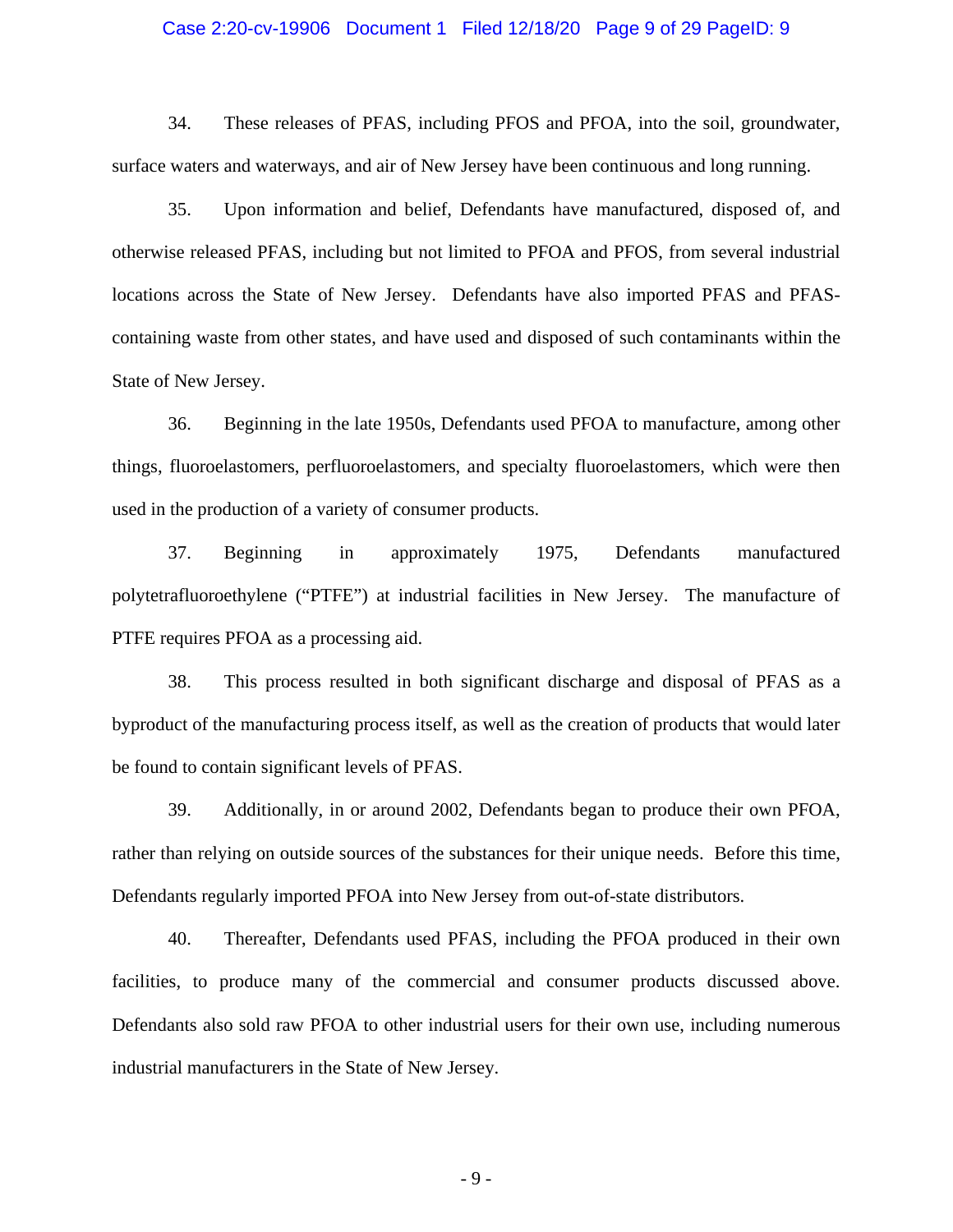## Case 2:20-cv-19906 Document 1 Filed 12/18/20 Page 10 of 29 PageID: 10

41. Defendants also had a regular practice of accepting PFOA-containing waste from Defendants' other off-site and out-of-state manufacturing facilities and discharging this waste through Defendants' on-site wastewater treatment plants, a practice which was continued until at least 2012. Defendants likewise discharged their own PFOA-containing waste through this onsite method.

42. In addition to PFAS themselves, Defendants have also manufactured and sold PFAS-containing commercial and consumer products to industrial customers, downstream distributors, and individual consumers in the State of New Jersey for more than six decades.

43. The sale of PFAS and PFAS-containing commercial and consumer products to Defendants' customers and the customers' foreseeable use and ultimate disposal of Defendants' products has resulted in the direct and indirect release of PFAS to the soil, groundwater, surface waters and waterways, and air of the State of New Jersey.

44. Industrial customers, for example, have directly and indirectly discharged PFAS to publicly owned wastewater treatment systems incapable of removing those compounds. As a result, PFAS have been further discharged to surface waters or released to soil and groundwater after passing through the treatment systems, thereby exponentially amplifying the environmental spread of PFAS.

45. Similarly, many consumers who have purchased and used Defendants' PFAScontaining products have unknowingly proliferated the environmental contamination caused by Defendants' hazardous products by disposing of such products into waterways, publicly owned treatment works, and landfills, where the PFAS have been steadily and continuously released into the environment as a result of the natural and/or chemically-aided degradation process over the course of many years.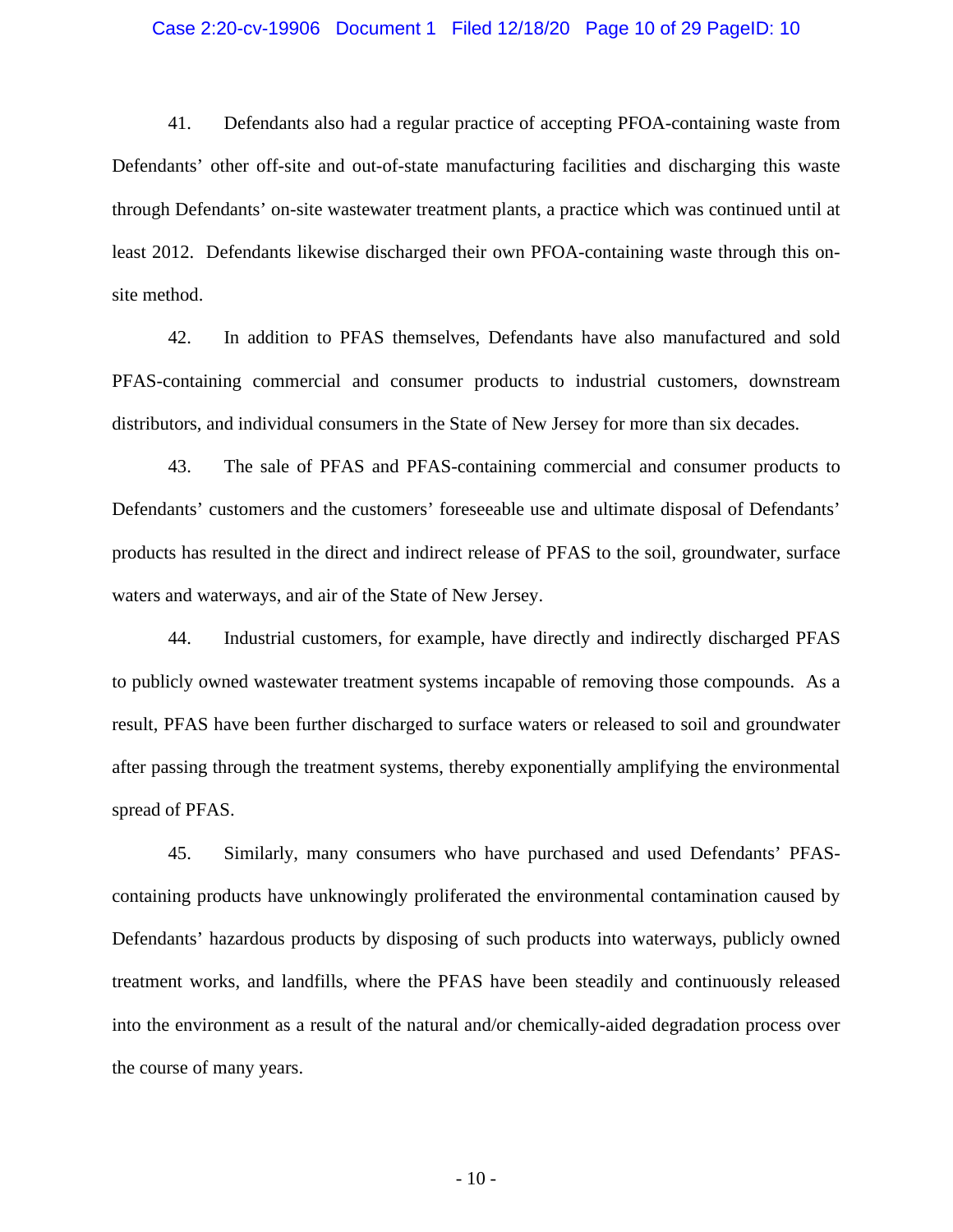## Case 2:20-cv-19906 Document 1 Filed 12/18/20 Page 11 of 29 PageID: 11

46. Moreover, because of the solubility of PFAS, the mobility of PFAS, and the ability of PFAS to resist the natural degradation process and many now-existing water treatment solutions, the reach of Defendants' PFAS contamination has extended far beyond the locations where the initial manufacturing, use, and disposal of the PFAS and PFAS-containing products took place.

47. Defendants have known for decades that PFAS could harm the environment, but failed to take meaningful steps to prevent or mitigate the foreseeable contamination to New Jersey's natural resources.

48. Likewise, Defendants knew that they were releasing potentially toxic PFAS into the environment through their manufacture and use of PFOA and PFOS, and Defendants failed to take any action to remedy such harm or to disclose the risks to regulators or the New Jersey public.

49. Defendants also knew, or reasonably should have known, that the purchasers of their PFAS and PFAS-containing products would release, discharge and/or dispose of such products into New Jersey's waterways, publicly owned treatment works, and landfills, and that these foreseeable actions would further exacerbate the spread of PFAS contamination into the soil, groundwater, surface waters and waterways, and air of New Jersey.

50. Defendants' manufacture, use and disposal of PFAS, as well as their sale of PFAS and PFAS-containing products to industrial customers, downstream distributors, and individual consumers and users in New Jersey, and their foreseeable use and disposal of such substances and products, has directly and proximately caused significant contamination to SUEZ's sources of public drinking water.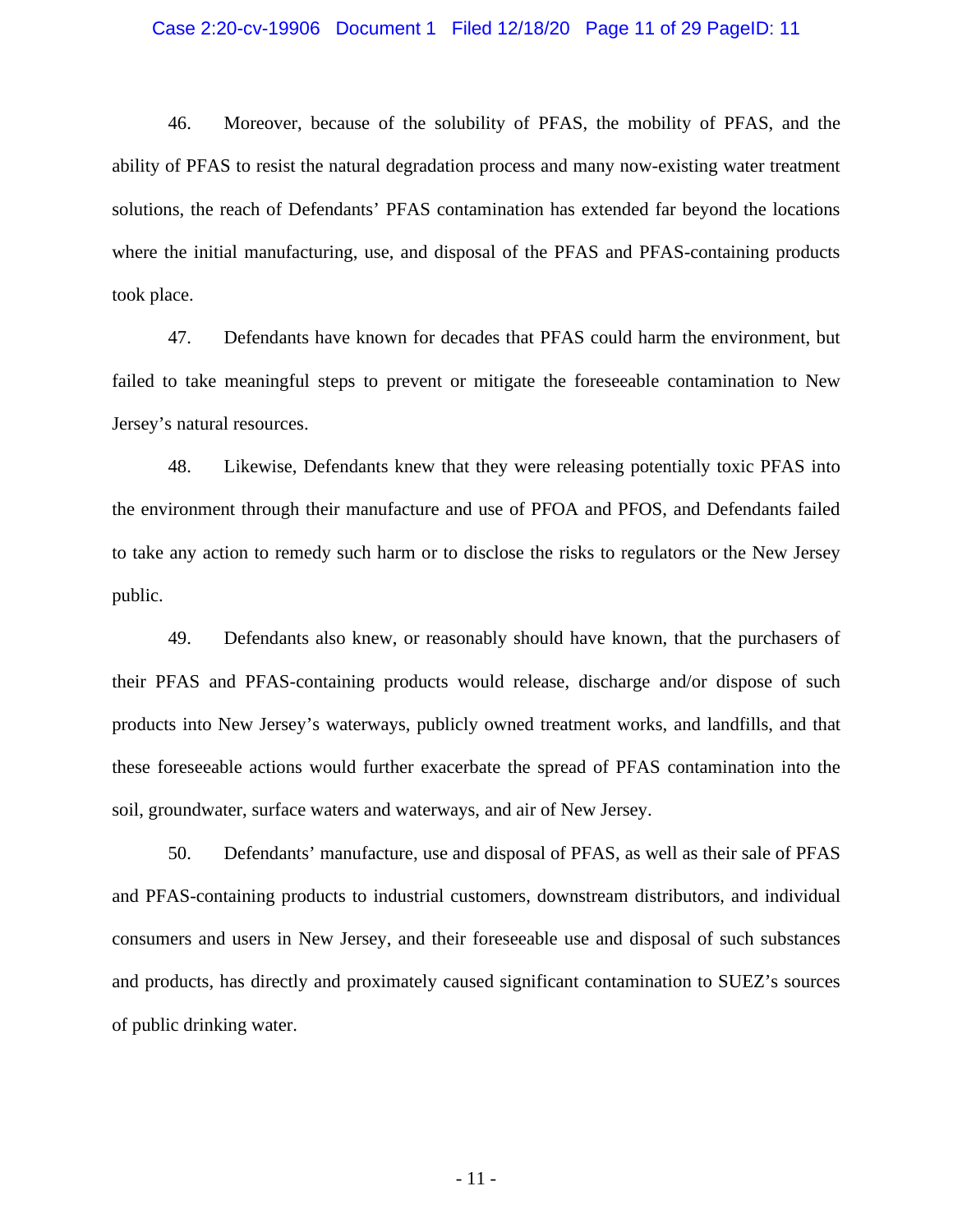## Case 2:20-cv-19906 Document 1 Filed 12/18/20 Page 12 of 29 PageID: 12

51. By causing the release of PFAS into the environment for more than a halfcentury, during which time such contaminants were commingled with one another and combined into the natural resources they infiltrated, Defendants have inflicted an indivisible injury upon SUEZ that has caused unitary harm.

52. Therefore, because Defendants' own actions have caused harm that is not capable of division, Defendants are jointly and severally responsible for all damages SUEZ has incurred, as well as those that SUEZ imminently will incur, as a direct and proximate result of Defendants' use, handling, management, distribution, sale, marketing, and/or disposal of PFAS and PFAScontaining materials and products.

53. On March 25, 2019, NJDEP released a Statewide PFAS Directive (the "NJDEP Directive") indicating that Defendants, among others, were responsible for significant PFAS contamination of New Jersey's natural resources, including the air and waters of the State.

#### **The Presence of PFAS in Public Water Systems Across New Jersey**

54. In 2006, NJDEP conducted a study of New Jersey drinking water systems to analyze and determine the presence of PFOA and PFOS in wells and surface waters that are sources of public drinking water. The study showed that PFOA and PFOS were detected in 65% and 30% of the water systems sampled, respectively.

55. In 2009 and 2010, NJDEP initiated a second PFOA and PFOS occurrence study, which analyzed 33 raw water samples collected from 31 public water systems in 20 of the 21 counties in New Jersey. The 2009-10 study showed that PFOA was present in 57% of the samples, while PFOS was present in 30% of the samples.

56. From 2013 to 2015, EPA required regular monitoring of the levels of PFOA and PFOS, among other compounds, in the "finished" (i.e. treated) drinking water from each of New

- 12 -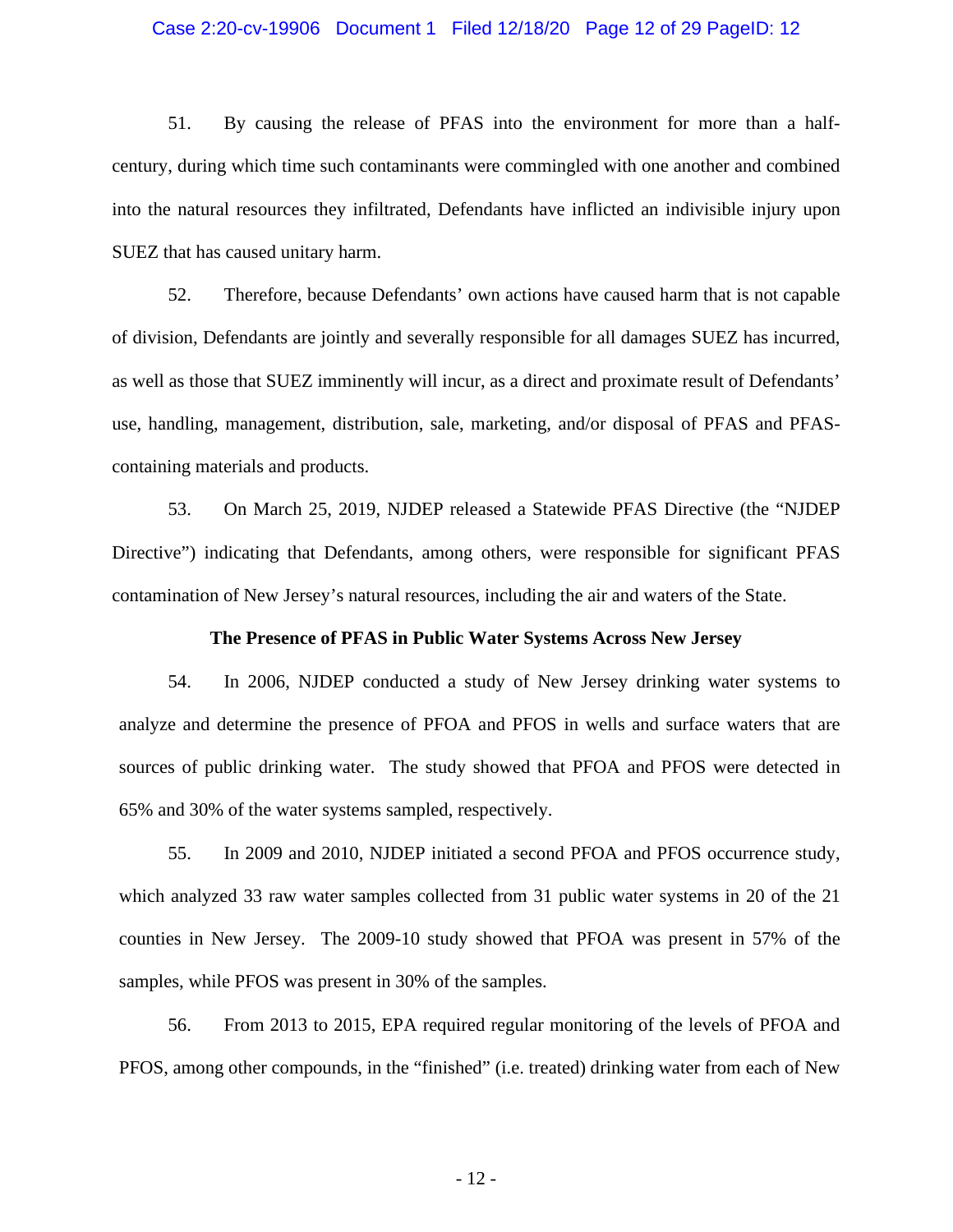## Case 2:20-cv-19906 Document 1 Filed 12/18/20 Page 13 of 29 PageID: 13

Jersey's public water systems. The monitoring showed the presence of PFOA in concentrations of at least 20 ppt in 10.2% of public water systems, and PFOS in concentrations of at least 40 ppt in 3.4% of public water systems. Both levels exceeded the average levels of PFOA and PFOS found in the finished water of all U.S. public water systems.

57. In 2018, NJDEP's Division of Science, Research and Environmental Health performed an environmental assessment of PFAS in 14 surface water samples from 11 waterways across the state, which were selected based on their proximity to potential sources of PFAS. The results showed the presence of PFOA in 100% of the samples, and PFOS in 71% of the samples. Moreover, concentrations of PFOA were recorded at levels as high as 33.9 ppt, and concentrations of PFOA were recorded at levels as high as 102.0 ppt.

## **Impact of Defendants' Long-Running PFAS Releases on SUEZ's Water Systems**

58. SUEZ owns and operates 38 public water systems that consist of surface water intakes, wells, and water treatment facilities. SUEZ's water supply services more than 250,000 unique service connections and supplies drinking water to more than 1.5 million New Jersey residents.

59. SUEZ is committed to supplying its customers with safe drinking water that meets the federal and state guidelines and restrictions, including NJDEP's stringent new MCLs for PFOA and PFOS. SUEZ must therefore implement significant enhancements to its existing treatment infrastructure to assure that the water it supplies to its New Jersey customers meets NJDEP's MCLs.

60. In anticipation of the adoption and implementation of NJDEP's final MCLs, SUEZ began a quarterly monitoring initiative whereby SUEZ proactively monitored its existing water systems for the presence of PFOA and PFOS.

- 13 -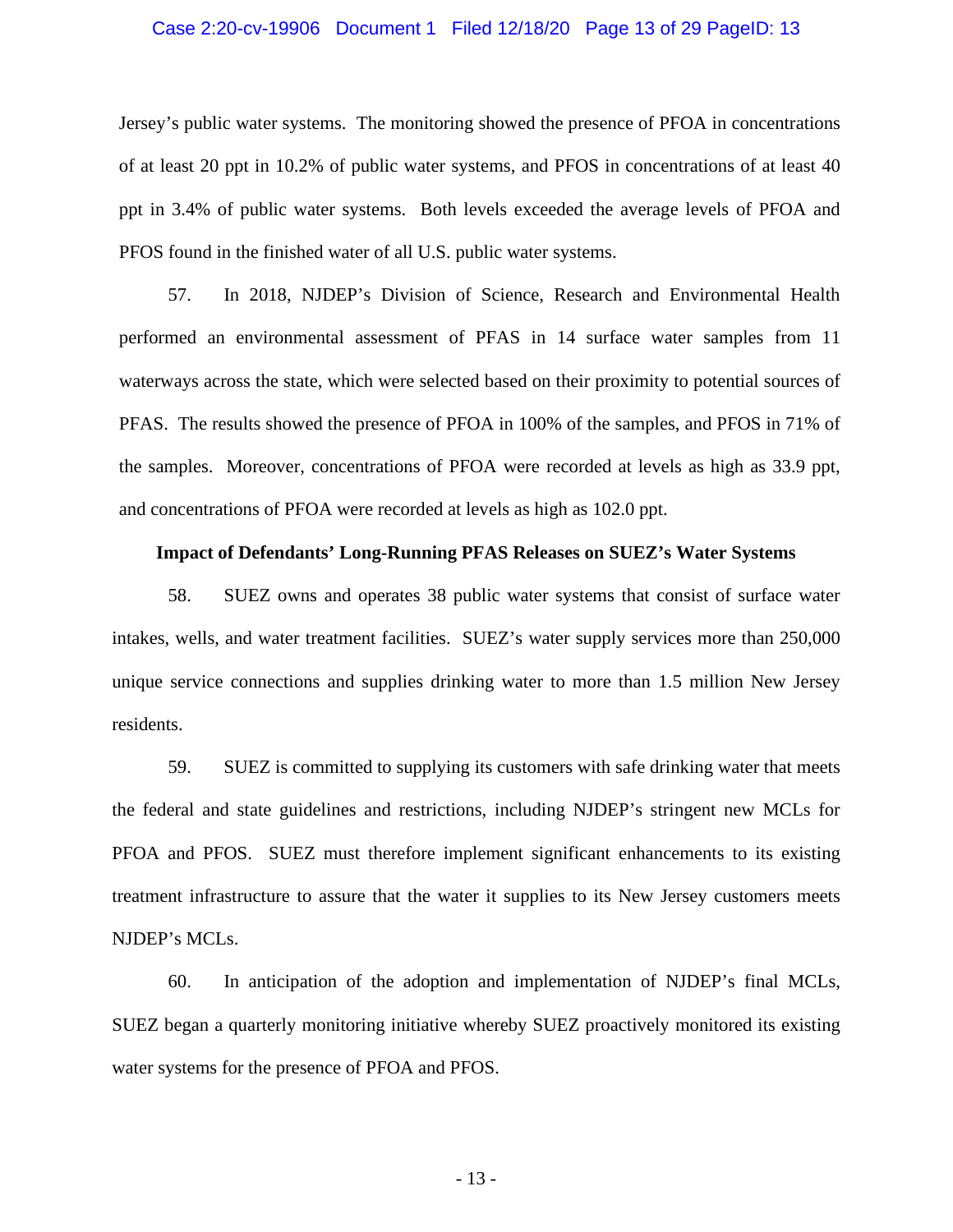## Case 2:20-cv-19906 Document 1 Filed 12/18/20 Page 14 of 29 PageID: 14

61. Beginning in January 2018 and continuing to present, SUEZ has conducted sampling in accordance with its monitoring initiative at several water systems across New Jersey. At several separate sites, testing of the samples revealed one-time and/or running levels of PFOA and/or PFOS exceeding the newly implemented MCLs. Many other samples showed the presence of PFOA and/or PFOS at varying levels.

62. At SUEZ's Haworth Water Treatment Plant in Haworth, New Jersey, which is part of SUEZ's Hackensack water system, testing revealed concentrations of PFOA as high as 19.0 ppt and concentrations of PFOS as high as 10.0 ppt. Moreover, from January 2018 to January 2020, the running 12-month average concentration of PFOA in samples taken from the Haworth Water Treatment Plant increased from 9.1 ppt to 12.0 ppt.

63. At SUEZ's Upper Saddle River Well in Saddle River, New Jersey, which is part of SUEZ's Hackensack water system, testing revealed concentrations of PFOA as high as 17.0 ppt and concentrations of PFOS as high as 30.0 ppt. Moreover, from January 2018 to February 2020, the running 12-month average concentration of PFOA in samples taken from the Upper Saddle River Well increased from 11.0 ppt to 15.0 ppt. During that same period, the average concentration of PFOS in samples taken from the Upper Saddle River Well increased from 7.6 ppt to 8.3 ppt, and at one point in the interim climbed as high as 11.6 ppt.

64. At SUEZ's Wyandotte Well in Franklin Lakes, New Jersey, which is part of SUEZ's Hackensack water system, testing revealed concentrations of PFOA as high as 21.1 ppt and concentrations of PFOS as high as 9.4 ppt. Moreover, from May 2018 to January 2020, the running 12-month average concentration of PFOA in samples taken from the Wyandotte Well increased from 13.0 ppt to 17.0 ppt. During that same time period, the average concentration of PFOS in samples taken from the Wyandotte Well increased from 6.6 ppt to 7.7 ppt.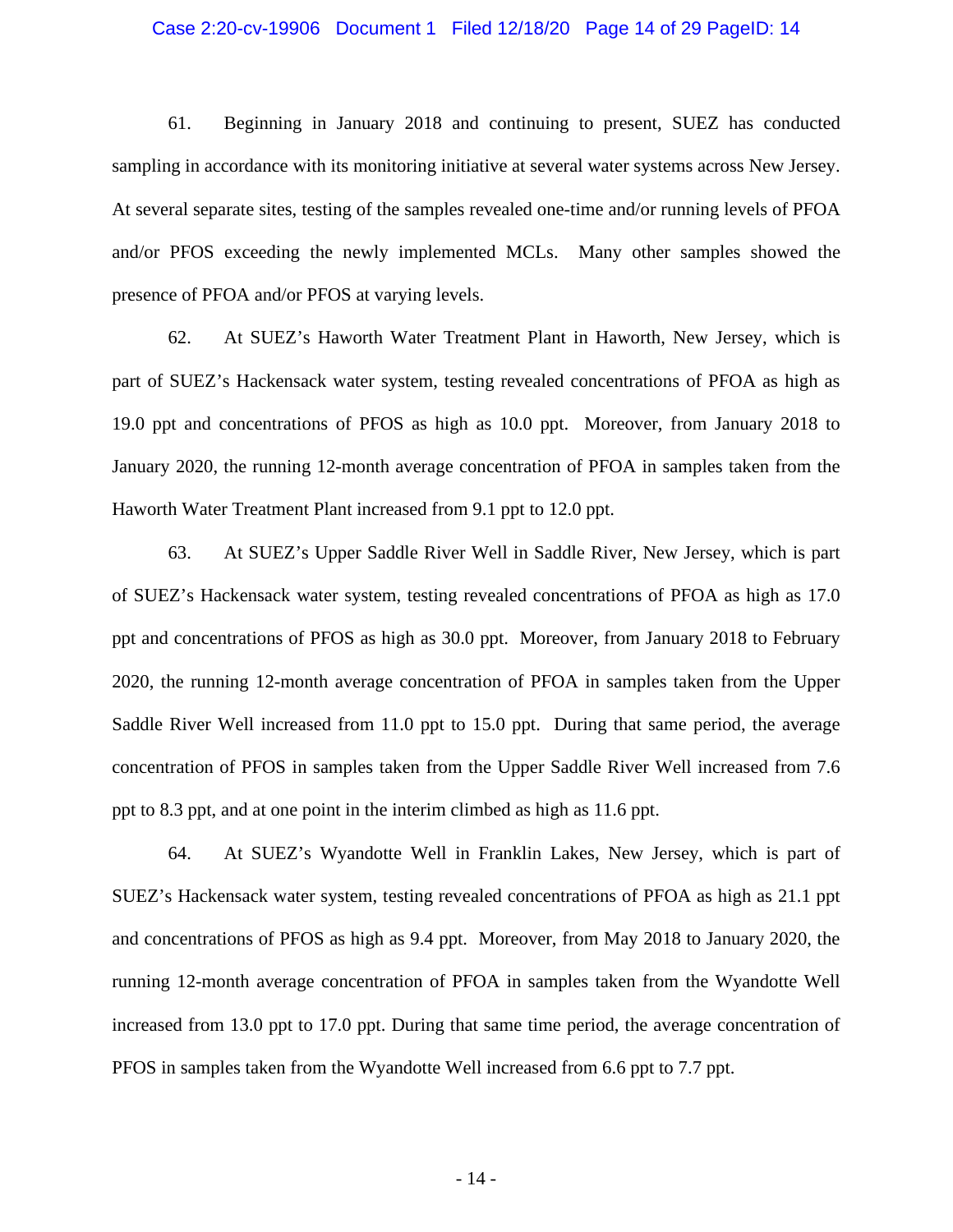## Case 2:20-cv-19906 Document 1 Filed 12/18/20 Page 15 of 29 PageID: 15

65. At SUEZ's Highland Wells in North and Northwest New Jersey, which are part of SUEZ's Highlands water system—and which consist of 38 active wells—testing revealed concentrations of PFOA as high as 22.0 ppt and concentrations of PFOS as high as 38.0 ppt. At seven individual wells within SUEZ's Highlands water system, the running 12-month average concentration of PFOS in water samples exceeded NJDEP's MCLs of 13 ppt, and at two of SUEZ's Highland Wells, the running 12-month average concentration of PFOA in water samples exceeded NJDEP's MCLs of 14 ppt. In total, samples taken from at least 34 different wells within SUEZ's Highlands water system showed the presence of PFOS and/or PFOA.

66. Upon information and belief, Defendants' actions in releasing or causing the release of PFAS, including but not limited to PFOA and PFOS, into the soil, groundwaters, surface waters and waterways, and air of New Jersey and in designing, manufacturing, marketing, and distributing PFAS and PFAS-containing commercial and consumer products to industrial users, downstream distributors, and individual consumers in New Jersey has directly and proximately caused the contamination of SUEZ's water sources.

67. As a result, SUEZ has incurred, and will continue to incur, significant expense related to PFAS contamination and the remedial steps that must be taken to comply with NJDEP's MCLs and to monitor for such compliance in the future, as well as numerous other costs necessitated by, associated with, or related to compliance with NJDEP's MCLs.

68. Specifically, SUEZ has identified three prudent, reliable, and cost-effective drinking water treatment options for PFAS removal: granular activated carbon ("GAC"), closed circuit reverse osmosis ("CCRO"), and ion exchange ("IX"). The efficacy of these options depends on source water quality, existing treatment technology, site layout, waste stream options, and other site-specific conditions.

- 15 -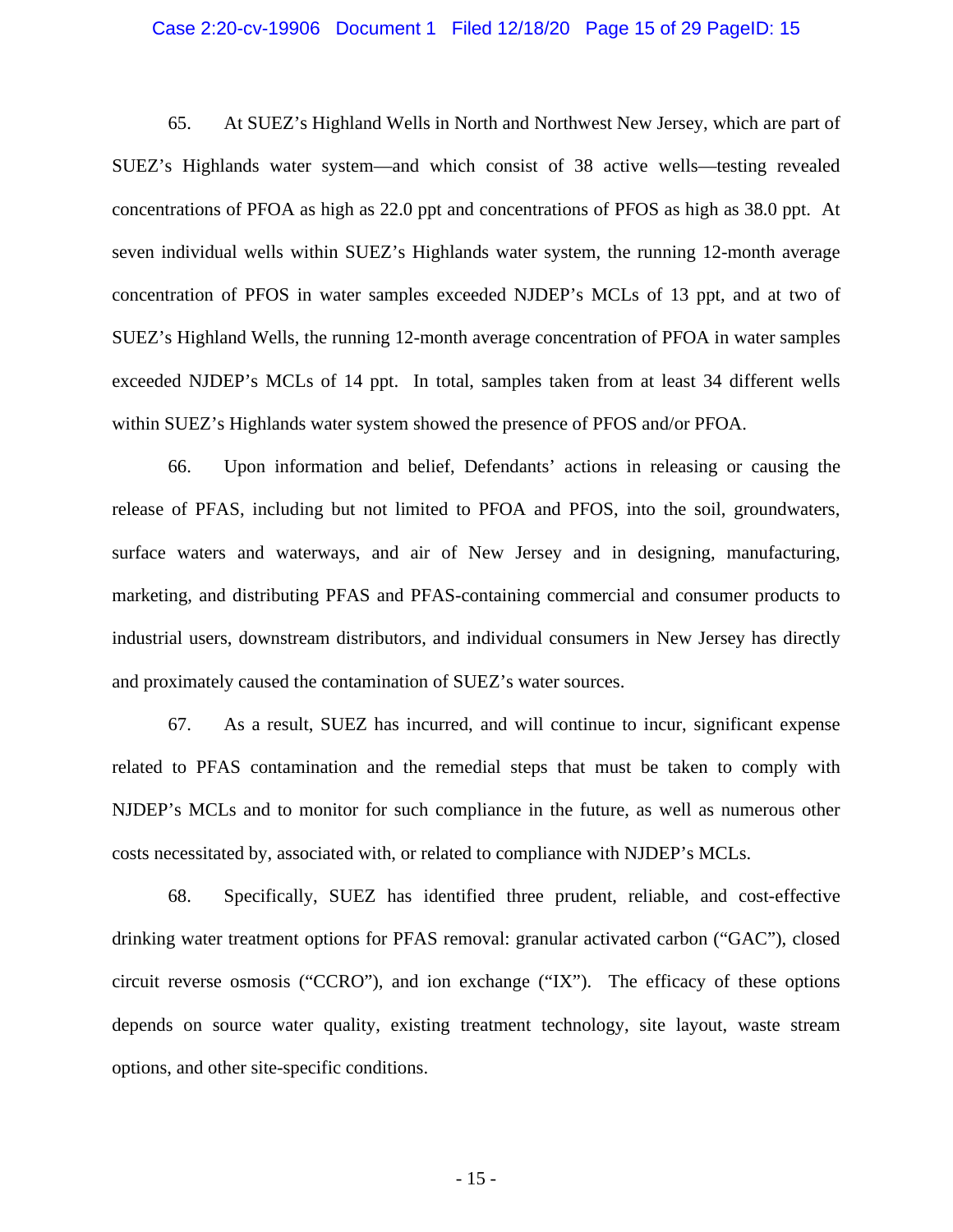## Case 2:20-cv-19906 Document 1 Filed 12/18/20 Page 16 of 29 PageID: 16

69. Regarding SUEZ's Haworth Water Treatment Plant, initial analysis indicates that either GAC or IX will be the most effective treatment for the removal of PFAS, including PFOA and PFOS, to meet NJDEP's MCLs.

70. Regarding SUEZ's Upper Saddle River Well and Wyandotte Well, initial analysis indicates that either GAC or IX will be the most effective treatment for the removal of PFAS, including PFOA and PFOS, to meet NJDEP's MCLs.

71. Regarding SUEZ's Highlands Wells, initial analysis indicates that GAC will be the most effective treatment for the removal of PFAS, including PFOA and PFOS, from the wells.

72. SUEZ is currently analyzing the costs associated with the installation and operation of each of the drinking water treatment options under consideration at SUEZ's Haworth Water Treatment Plant, Upper Saddle River Well and Wyandotte Well, and Highlands Wells. Initial estimates show that the implementation of such treatments will cost millions of dollars per location.

## **CAUSES OF ACTION**

## **COUNT ONE (Public Nuisance)**

73. The allegations of Paragraphs 1 through 72 above are incorporated by reference as if fully set forth herein.

74. Defendants' acts and omissions, including Defendants' failure to exercise due care in their use, handling, management, distribution, sale, marketing, and/or disposal of PFAS, including without limitation PFOS and PFOA, as well as PFAS-containing commercial and consumer products, have resulted in the release of significant amounts of PFAS into the environment and natural resources of New Jersey.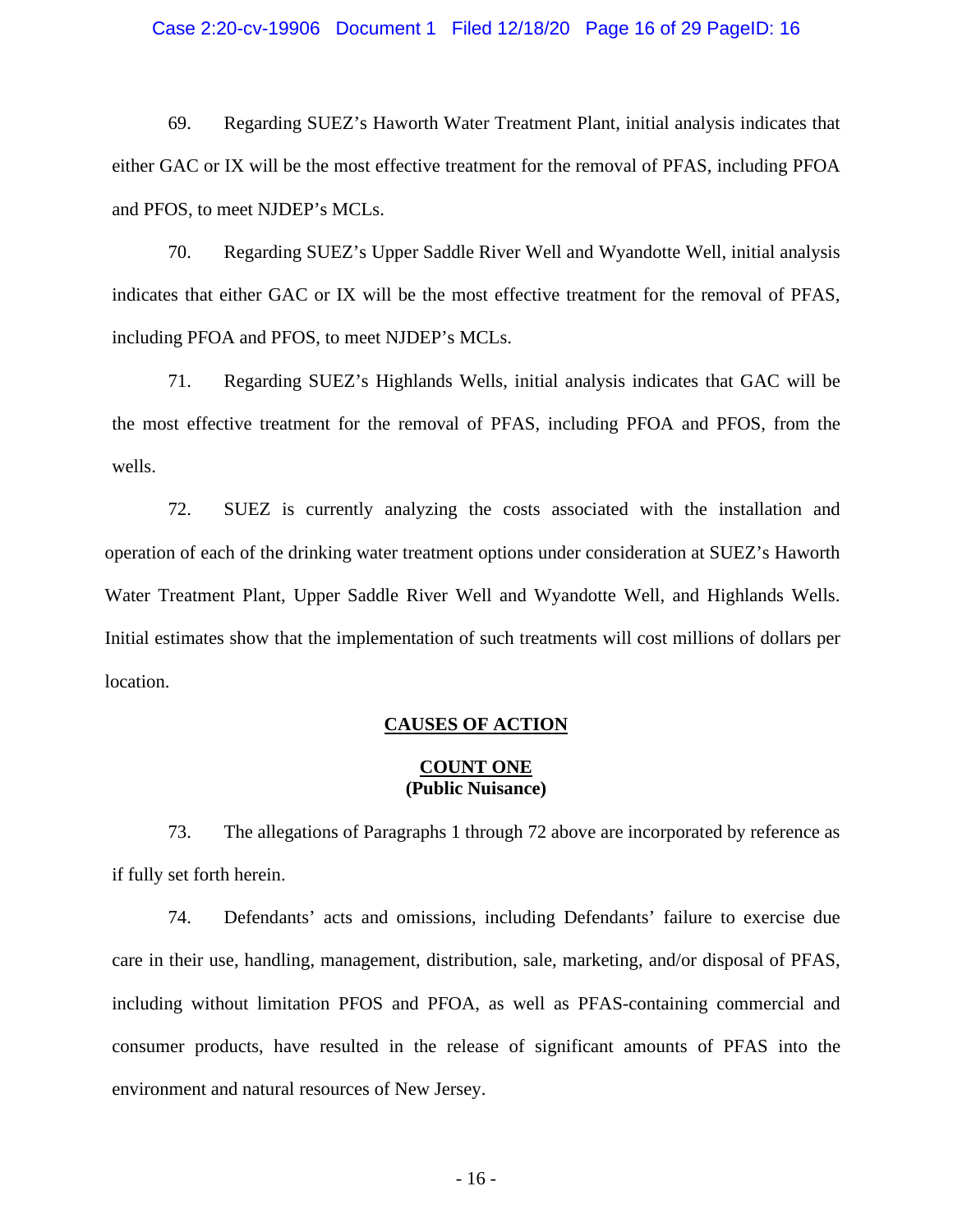## Case 2:20-cv-19906 Document 1 Filed 12/18/20 Page 17 of 29 PageID: 17

75. Defendants' acts and omissions have substantially and unreasonably interfered with, and continue to interfere with, SUEZ's right to the use and enjoyment of New Jersey's natural resources and SUEZ's right to the use of New Jersey's groundwater and surface water as sources of public drinking water, rights which SUEZ holds in common with members of the public and which are specifically authorized by the State, thereby creating a public nuisance.

76. The public nuisance created by Defendants' acts and omissions is continuing, and Defendants have failed to take steps to abate this public nuisance.

77. Moreover, SUEZ has suffered, continues to suffer, and will in the future suffer, a special injury different in kind from, and of a greater magnitude than, that suffered by the public as a whole. As the owner and operator of public water systems, SUEZ is required to provide drinking water that complies with NDJEP's MCLs. In order to meet these MCLs and as a direct and proximate result of Defendants' acts and omissions, SUEZ will be required to design, install and operate new and/or additional drinking water treatment systems.

78. Therefore, as a direct and proximate result of the continuing public nuisance created by Defendants' acts and omissions, including Defendants' failure to exercise due care in their use, handling, management, distribution, sale, marketing, and/or disposal of PFAS and PFAS-containing commercial and consumer products, SUEZ has suffered, is currently suffering, and will continue to suffer a special injury, separate and apart from that shared by the public as a whole, and is therefore entitled to damages equal to the costs associated with the creation or acquisition, as well as installation and implementation, of drinking water treatment systems necessary to comply with the new MCLs, as well as the additional ongoing costs for the operation and maintenance of those systems and the regular monitoring of PFAS levels in all water sources necessitated by NJDEP's adoption of these standards.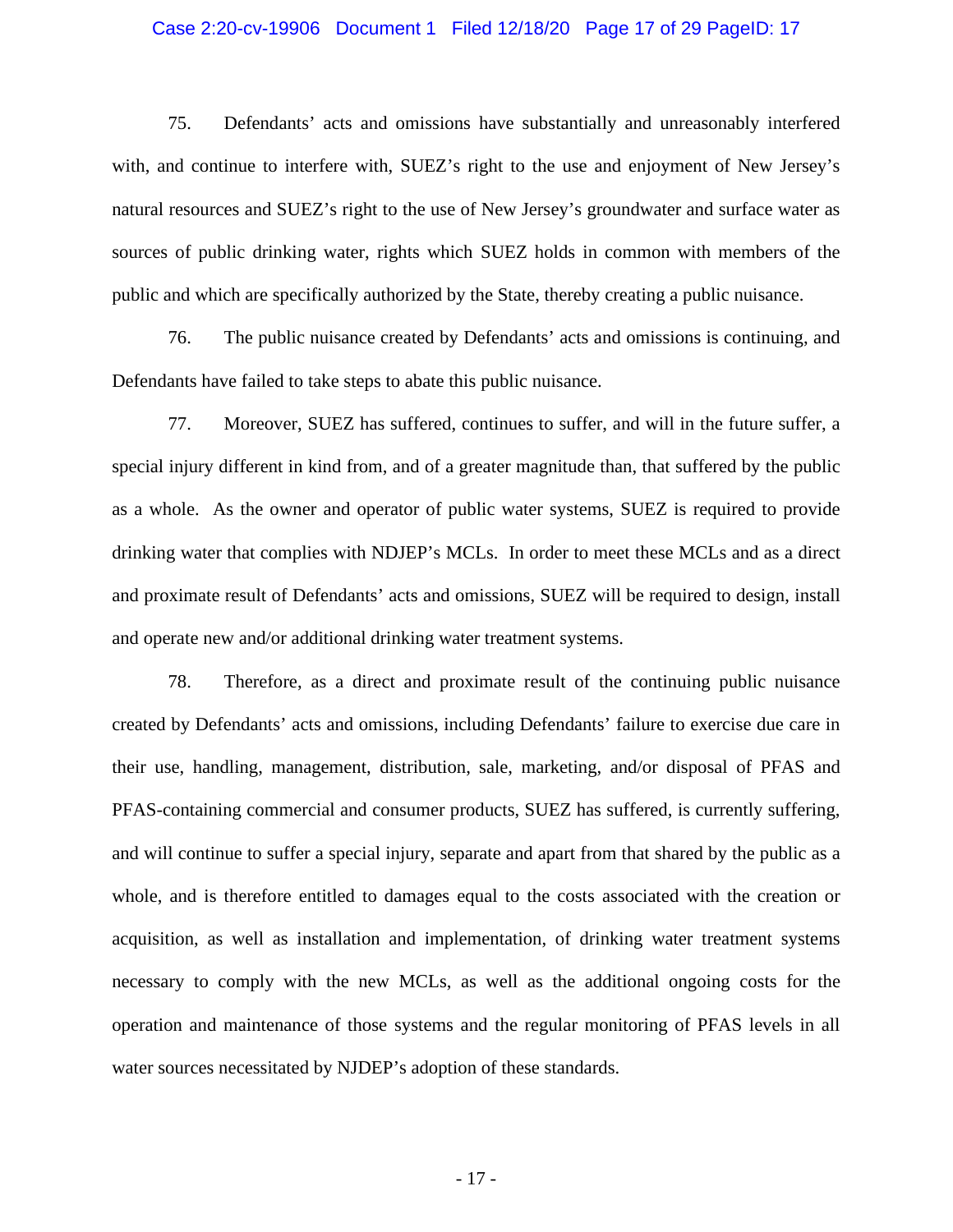## Case 2:20-cv-19906 Document 1 Filed 12/18/20 Page 18 of 29 PageID: 18

79. Defendants' creation and maintenance of a public nuisance have directly and proximately caused indivisible harm to SUEZ, and Defendants are therefore jointly and severally liable for all such damages incurred by SUEZ in an amount to be proved at trial.

## **COUNT TWO (Private Nuisance)**

80. The allegations of Paragraphs 1 through 72 above are incorporated by reference as if fully set forth herein.

81. SUEZ owns and has the right to the possession and use of its wells, surface water intakes and drinking water treatment and supply systems that make up SUEZ's 38 water systems in New Jersey: Hackensack, Franklin Lakes, Montvale, Highlands (29), Lambertville, Matchaponix/Manalapan (2), Colts Neck, and Toms River.

82. Defendants' acts and omissions, including Defendants' failure to exercise due care in their use, handling, management, distribution, sale, marketing, and/or disposal of PFAS, including without limitation PFOS and PFOA, as well as PFAS-containing commercial and consumer products, have resulted in the release of significant amounts of PFAS into the environment and natural resources of New Jersey, including its groundwater and surface water.

83. These intentional and unreasonable acts or omissions have had the foreseeable effect of releasing PFAS which, in turn, has directly and proximately caused environmental contamination that has substantially and unreasonably interfered with, and continues to interfere with, SUEZ's right to use the groundwater and surface water sources that supply its public water systems, thereby constituting a private nuisance.

84. The private nuisance created by Defendants' acts and omissions is continuing, and Defendants have failed to abate this private nuisance.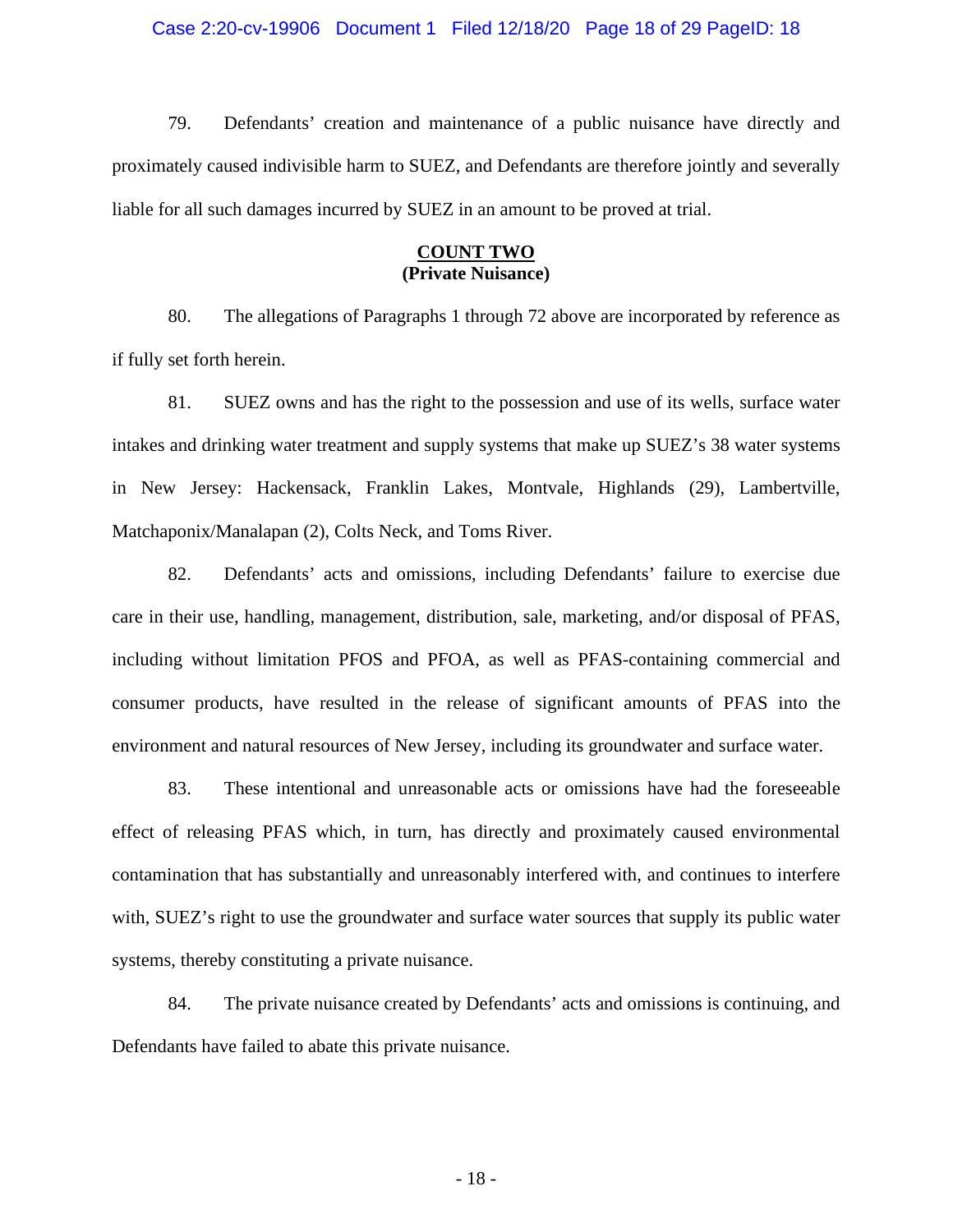## Case 2:20-cv-19906 Document 1 Filed 12/18/20 Page 19 of 29 PageID: 19

85. Therefore, as a direct and proximate result of the continuing private nuisance created by Defendants' acts and omissions, including Defendants' failure to exercise due care in their use, handling, management, distribution, sale, marketing, and/or disposal of PFAS, as well as PFAS-containing commercial and consumer products, SUEZ has suffered, is currently suffering, and will continue to suffer damages equal to the costs associated with the creation or acquisition, as well as installation and implementation, of the drinking water treatment systems necessary to comply with the new MCLs, as well as the additional ongoing costs for the operation and maintenance of those systems and the regular monitoring of PFAS levels in all water sources necessitated by NJDEP's adoption of these standards.

86. Defendants' creation and maintenance of a private nuisance have directly and proximately caused indivisible harm to SUEZ, and Defendants are therefore jointly and severally liable for all such damages incurred by SUEZ in an amount to be proved at trial.

## **COUNT THREE (Negligence)**

87. The allegations of Paragraphs 1 through 72 above are incorporated by reference as if fully set forth herein.

88. Defendants had, and continue to have, a duty to exercise due care in their use, handling, management, distribution, sale, marketing, and/or disposal of PFAS, including without limitation PFOS and PFOA, as well as PFAS-containing commercial and consumer products, so as to prevent foreseeable harm to SUEZ and all others who share the right to the use and enjoyment of New Jersey's natural resources.

89. Defendants knew, or reasonably should have known, that their failure to exercise due care would have long-lasting negative impacts on the environment and would pose an

- 19 -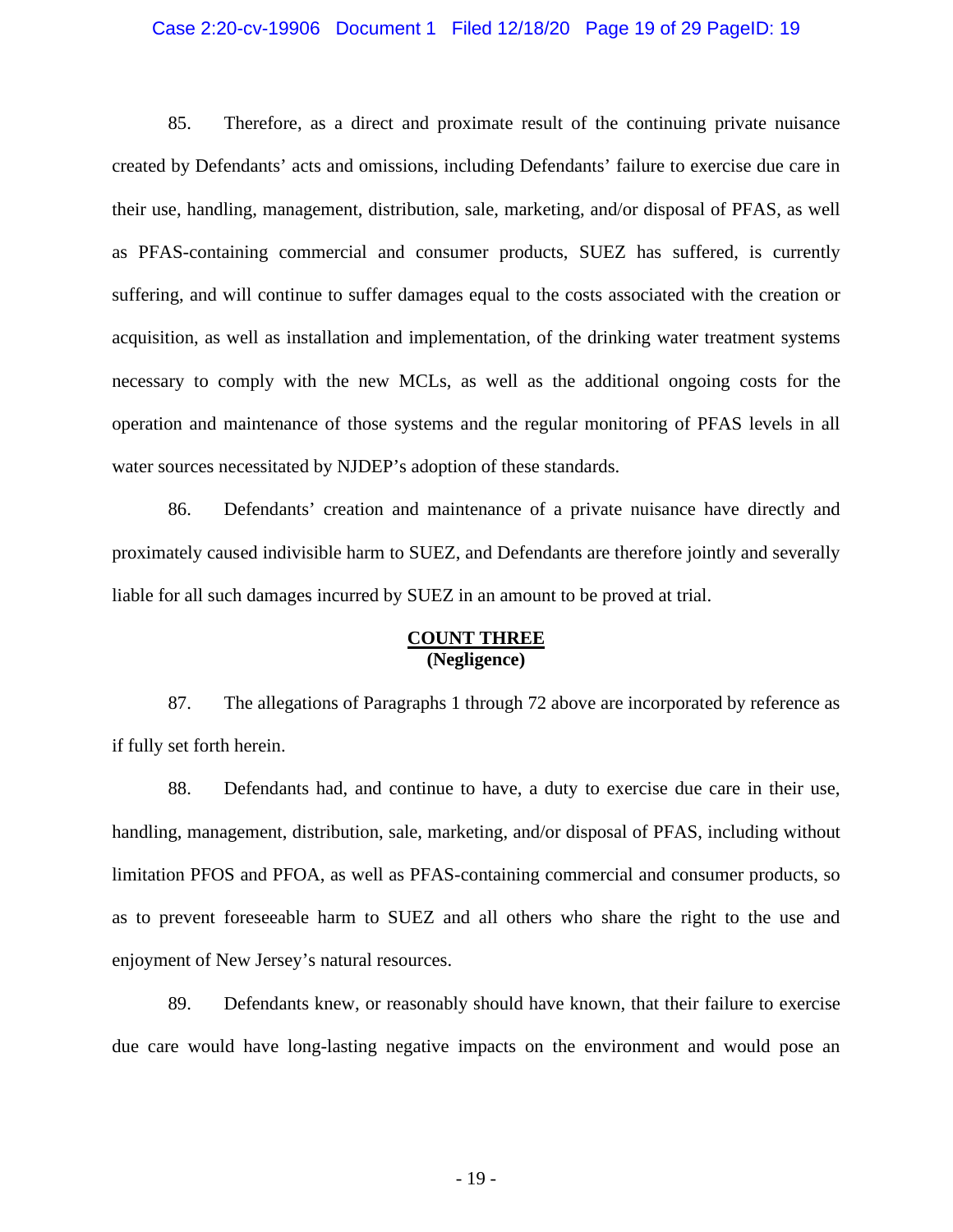## Case 2:20-cv-19906 Document 1 Filed 12/18/20 Page 20 of 29 PageID: 20

unreasonable danger to New Jersey's sources of drinking water, including those owned and used by SUEZ.

90. By engaging in a decades-long practice of using, handling, managing, selling, marketing, and/or disposing of PFAS, including without limitation PFOS and PFOA, as well as PFAS-containing commercial and consumer products, without implementing necessary safety precautions to prevent foreseeable releases of PFAS which Defendants knew or should have known would cause harm to the environment, Defendants failed to exercise due care.

91. As a direct and proximate result of the Defendants' failure to exercise due care, New Jersey's groundwater, surface water, and other natural resources have been contaminated with PFAS, including without limitation PFOS and PFOA. As a result, SUEZ has suffered, is currently suffering, and will continue to suffer damages equal to the costs associated with the creation or acquisition, as well as installation and implementation, of the drinking water treatment systems necessary to comply with the new MCLs, as well as additional ongoing costs for the operation and maintenance of those systems and the regular monitoring of PFAS levels in all water sources necessitated by NJDEP's adoption of these standards.

92. Defendants' negligent acts and/or omissions have directly and proximately caused indivisible harm to SUEZ, and Defendants are therefore jointly and severally liable for all such damages incurred by SUEZ in an amount to be proved at trial.

## **COUNT FOUR (Trespass)**

93. The allegations of Paragraphs 1 through 72 above are incorporated by reference as if fully set forth herein.

94. SUEZ owns and has the right to the possession and use of its wells, surface water intakes and drinking water treatment and supply systems that make up SUEZ's 38 water systems

- 20 -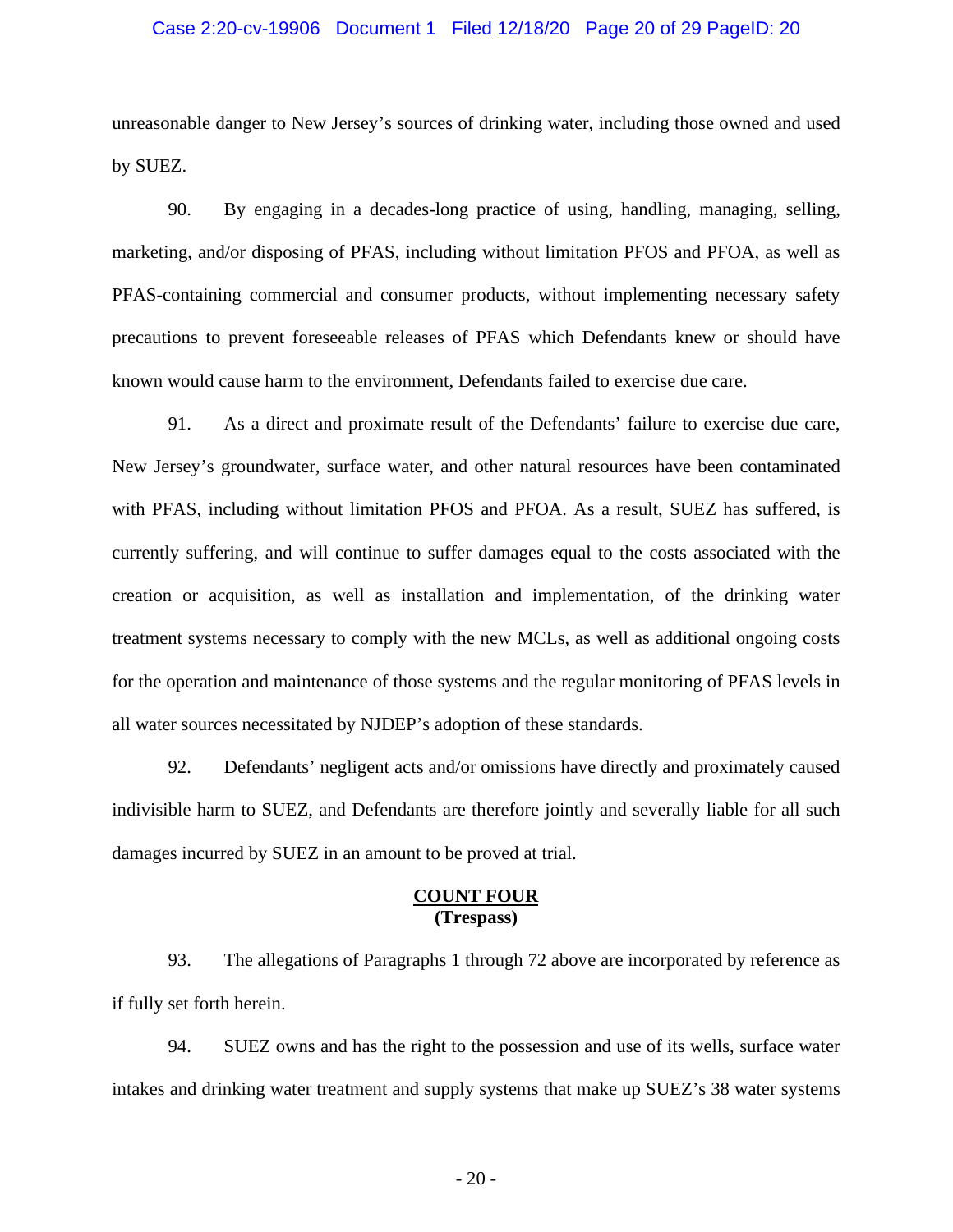## Case 2:20-cv-19906 Document 1 Filed 12/18/20 Page 21 of 29 PageID: 21

in New Jersey: Hackensack, Franklin Lakes, Montvale, Highlands (29), Lambertville, Matchaponix/Manalapan (2), Colts Neck, and Toms River.

95. Defendants' failure to exercise due care in their use, handling, management, distribution, sale, marketing, and/or disposal of PFAS, including without limitation PFOS and PFOA, as well as PFAS-containing commercial and consumer products, directly and proximately caused the release of PFAS into the air, soil, groundwaters and surface waters of New Jersey, where such contaminants freely migrated onto and into SUEZ's property, including SUEZ's sources of public drinking water.

96. Since 2018, testing has revealed widespread PFAS contamination to SUEZ's water sources in New Jersey, including at levels that far exceed the newly implemented MCLs.

97. SUEZ did not consent to Defendants' releases of PFAS onto and into SUEZ's property, including SUEZ's sources of public drinking water.

98. Defendants knew, or reasonably should have known, that the release and disposal of PFAS into the environment, as well as the sale and distribution of PFAS and PFAS-containing commercial and consumer products that would be foreseeably used and disposed of in such a manner that would further amplify the release of PFAS, would have the propensity to infiltrate groundwater and surface water sources, including SUEZ's.

99. As long as SUEZ's wells and drinking water supply systems remain contaminated by PFAS, Defendants' trespasses are continuing.

100. As a direct and proximate result of the continuing trespasses created by Defendants' negligent acts and/or omissions, SUEZ has suffered, is currently suffering, and will continue to suffer damages equal to the costs associated with the creation or acquisition, as well as installation and implementation, of the drinking water treatment systems necessary to comply

- 21 -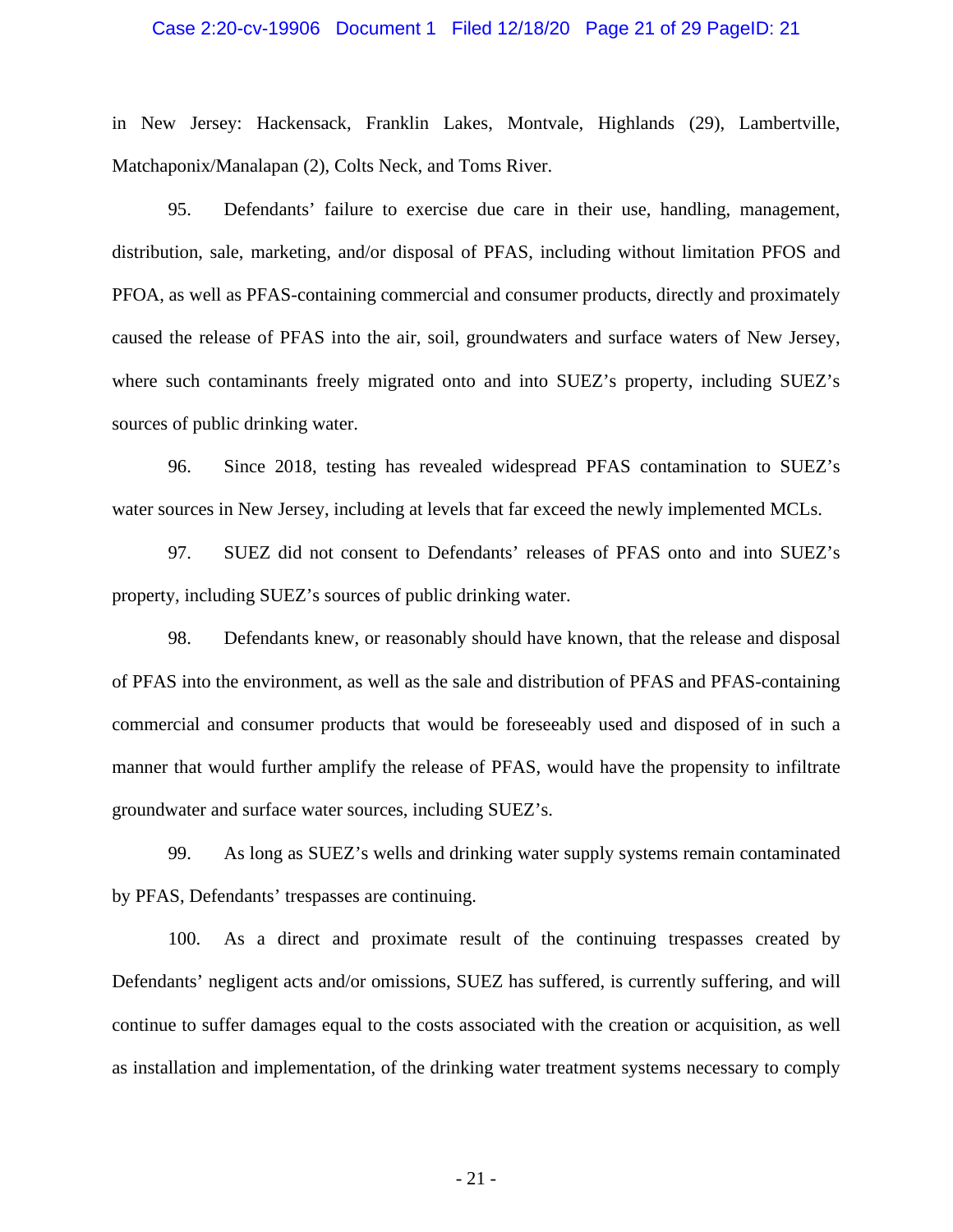### Case 2:20-cv-19906 Document 1 Filed 12/18/20 Page 22 of 29 PageID: 22

with the new MCLs, as well as additional ongoing costs for the operation and maintenance of those systems and the regular monitoring of PFAS levels in all water sources necessitated by NJDEP's adoption of these standards.

101. Defendants' continuing trespasses have directly and proximately caused indivisible harm to SUEZ, and Defendants are therefore jointly and severally liable for all such damages incurred by SUEZ in an amount to be proved at trial.

## **COUNT FIVE (Strict Liability—Abnormally Dangerous Activity)**

102. The allegations of Paragraphs 1 through 72 above are incorporated by reference as if fully set forth herein.

103. Under New Jersey law, those who use, or permit others to use, their land for the conduct of abnormally dangerous activities are strictly liable for any resultant damages caused by such activities.

104. New Jersey has classified PFOS and PFOA as "Hazardous Substances" due to the harmful and long-lasting effects that such contaminants have on both the environment and those who ingest or otherwise come into contact with them. Moreover, Defendants knew, or reasonably should have known, that PFAS may be harmful to the environment since at least the early 1960s.

105. Therefore, Defendants' knowing and voluntary use, handling, management, distribution, sale, marketing, and/or disposal of PFAS, including without limitation PFOS and PFOA, as well as PFAS-containing commercial and consumer products, at multiple industrial sites in and around New Jersey, constitute abnormally dangerous activities.

106. As a direct and proximate result of Defendants' abnormally dangerous activities, SUEZ has suffered, is currently suffering, and will continue to suffer damages equal to the costs

- 22 -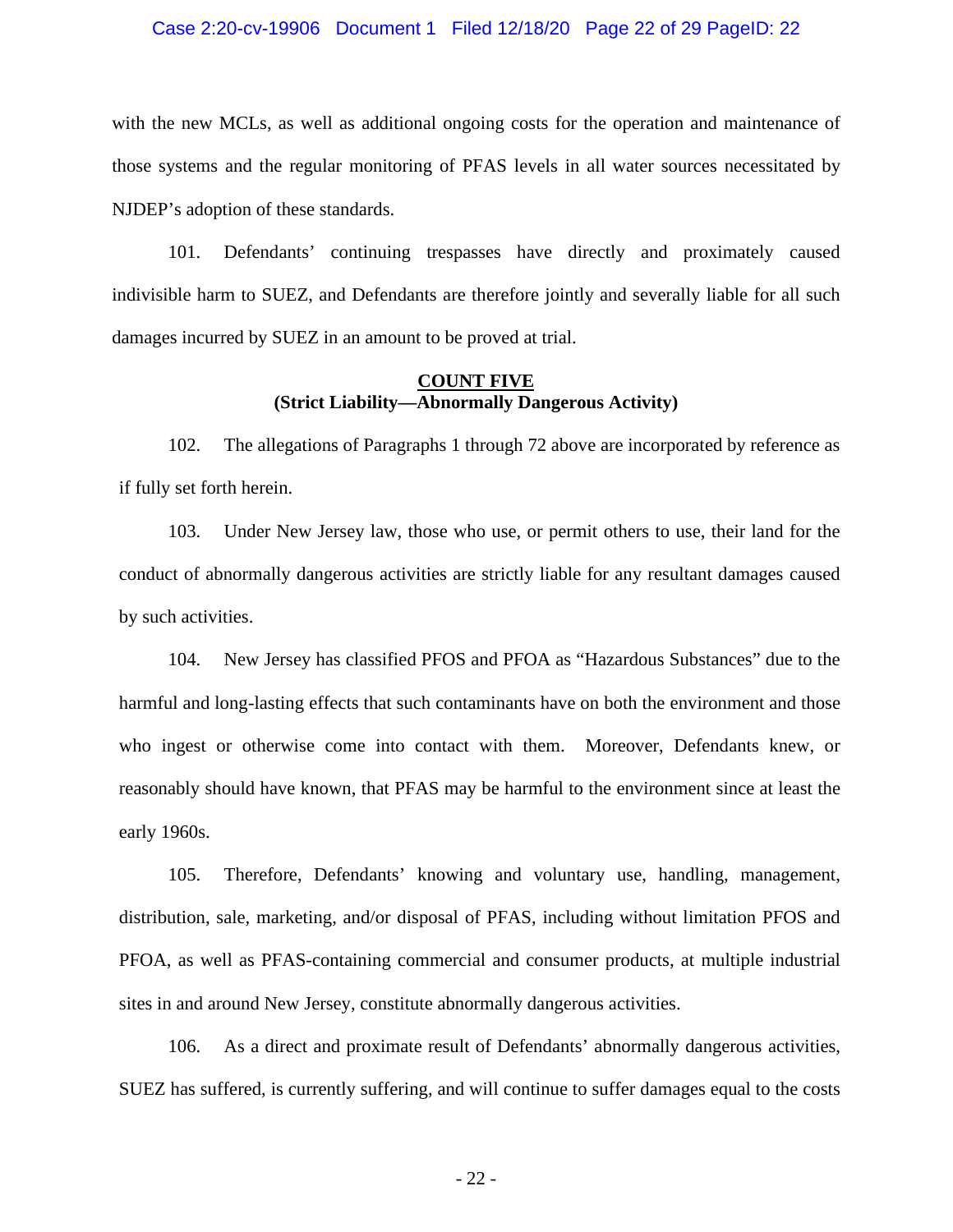## Case 2:20-cv-19906 Document 1 Filed 12/18/20 Page 23 of 29 PageID: 23

associated with the creation or acquisition, as well as installation and implementation, of the drinking water treatment systems necessary to comply with the new MCLs, as well as additional ongoing costs for the operation and maintenance of those systems and the regular monitoring of PFAS levels in all water sources necessitated by NJDEP's adoption of these standards.

107. Defendants' abnormally dangerous activities have directly and proximately caused indivisible harm to SUEZ, and Defendants are therefore jointly, severally, and strictly liable for all such damages incurred by SUEZ in an amount to be proved at trial.

# **COUNT SIX (Strict Liability—Defective Design)**

108. The allegations of Paragraphs 1 through 72 above are incorporated by reference as if fully set forth herein.

109. Beginning in the 1950s and continuing to present, Defendants have designed, manufactured, and sold PFAS and PFAS-containing commercial and consumer products to purchasers in New Jersey.

110. As designers, manufacturers, and sellers of PFAS and PFAS-containing commercial and consumer products, Defendants had, and continue to have, a strict duty to avoid placing products into the stream of commerce that are unreasonably dangerous or pose an unnecessary risk to the products' purchasers or others who may foreseeably come into contact with the products.

111. Defendants knew, or reasonably should have known, that PFAS may be harmful to the environment since at least the early 1960s, and that once introduced into the environment, PFAS had the propensity to spread and resist natural or chemically-aided removal and degradation processes. Defendants further knew, or reasonably should have known, that PFAS were readily released during the manufacture, use and disposal of PFAS-containing products.

- 23 -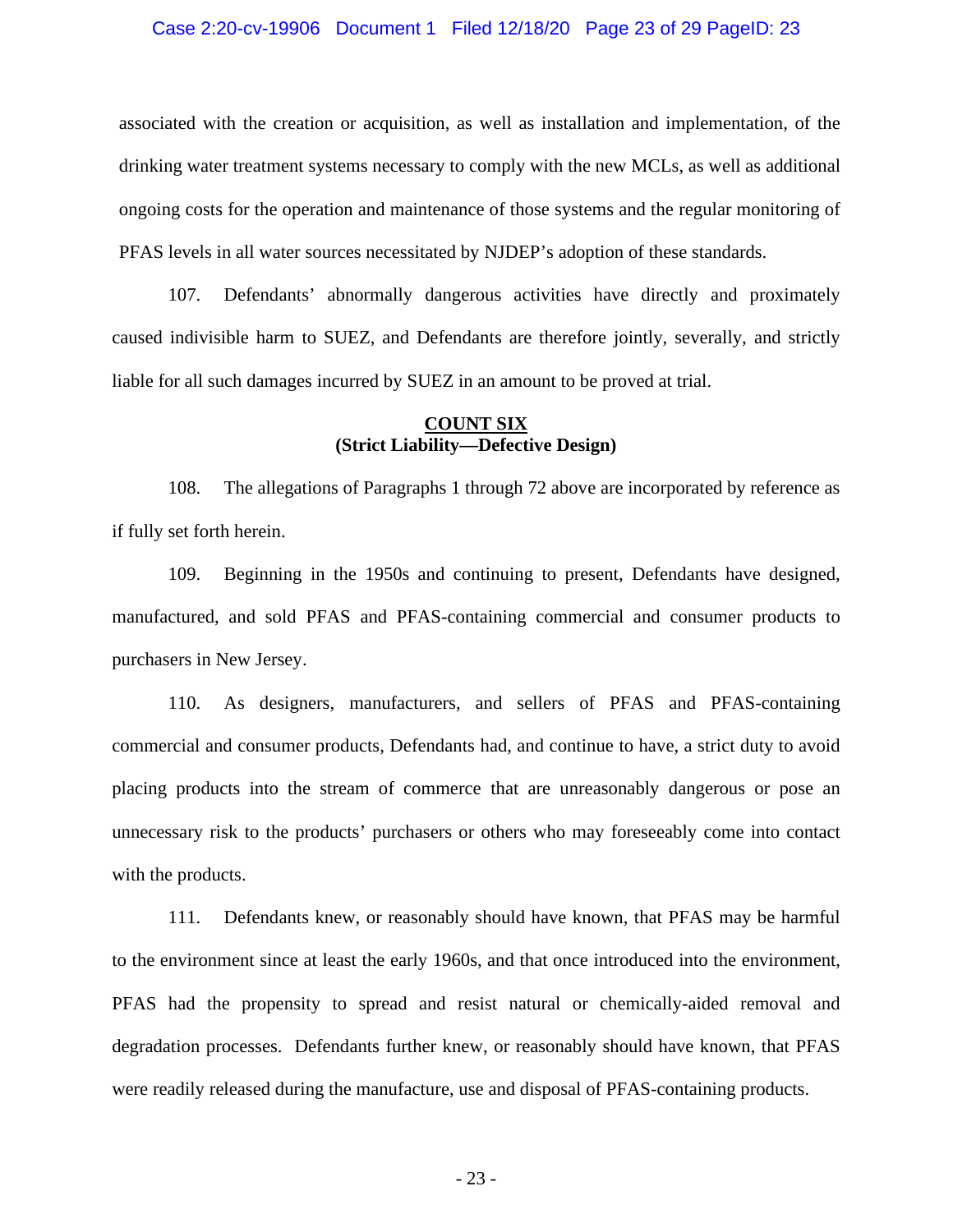## Case 2:20-cv-19906 Document 1 Filed 12/18/20 Page 24 of 29 PageID: 24

112. The environmental risks inherent with the manufacture and use of products containing or consisting of PFAS outweighed any possible utility of the final products to consumers and the public as a whole.

113. By designing, manufacturing, and selling products that consisted of or contained PFAS, which Defendants' knew or reasonably should have known had the ability to contaminate and freely spread in the environment once introduced therein, Defendants knowingly and voluntarily placed into the stream of commerce products that were not reasonably fit, suitable and safe for their intended or reasonably foreseeable purposes, and the defect existed when the products left Defendants' possession.

114. The PFAS and PFAS-containing commercial and consumer products purchased by industrial users, downstream distributors, and individual consumers in New Jersey were used, and ultimately disposed of, in a reasonably foreseeable manner and without substantial change in the condition of such substances and products, thereby resulting in the foreseeable release of PFAS into New Jersey's environment.

115. As a direct and proximate result of Defendants' defective design of PFAS and PFAS-containing products and Defendants' introduction of such products into the stream of commerce, SUEZ has suffered, is currently suffering, and will continue to suffer damages equal to the costs associated with the creation or acquisition, as well as installation and implementation, of the drinking water treatment systems necessary to comply with the new MCLs, and SUEZ will continue to incur additional costs for the operation and maintenance of those systems and the regular monitoring of PFAS levels in all water sources necessitated by NJDEP's adoption of these standards.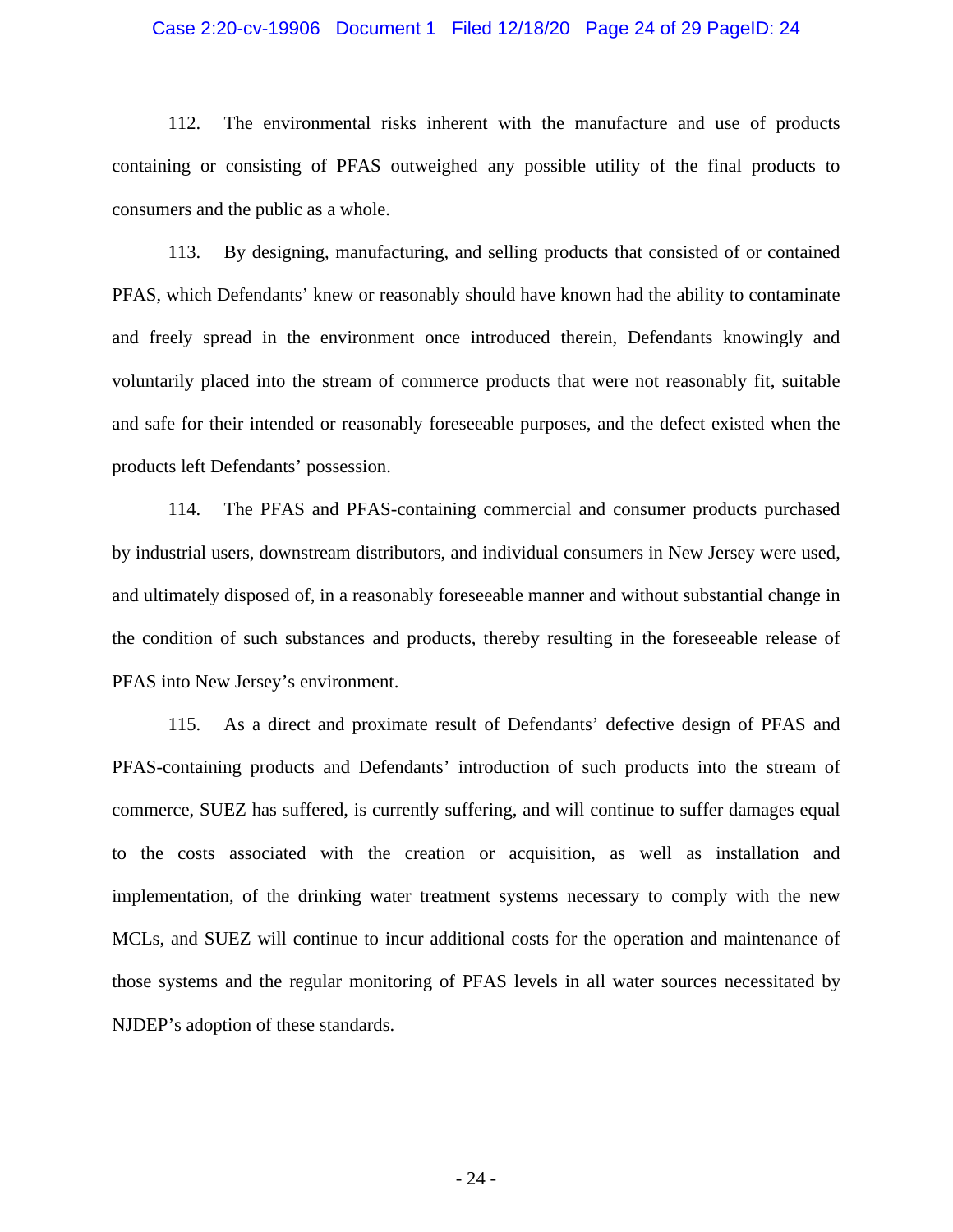## Case 2:20-cv-19906 Document 1 Filed 12/18/20 Page 25 of 29 PageID: 25

116. Defendants' design, manufacture, and distribution of defective products have directly and proximately caused indivisible harm to SUEZ, and Defendants are therefore jointly, severally, and strictly liable for all such damages incurred by SUEZ in an amount to be proved at trial.

# **COUNT SEVEN (Strict Liability—Failure to Warn)**

117. The allegations of Paragraphs 1 through 72 above are incorporated by reference as if fully set forth herein.

118. Beginning in the 1950s and continuing to present, Defendants have designed, manufactured, and sold PFAS and PFAS-containing commercial and consumer products to purchasers in New Jersey, which Defendants knew, or reasonably should have known, would be discharged, disposed of or otherwise released into the environment.

119. As designers, manufacturers, and sellers of PFAS and PFAS-containing commercial and consumer products, Defendants had, and continue to have, a strict duty to warn foreseeable users against the dangers inherent with the foreseeable use and disposal of their products.

120. Defendants knew, or reasonably should have known, that PFAS may be harmful to the environment since at least the early 1960s, and that once introduced into the environment, PFAS had the propensity to spread and resist natural or chemically-aided removal and degradation processes. Defendants further knew, or reasonably should have known, that PFAS were readily released during the manufacture, use and disposal of PFAS-containing products.

121. Knowledge of these risks existed, and continues to exist, in the PFAS manufacturing industry at all times relevant hereto.

- 25 -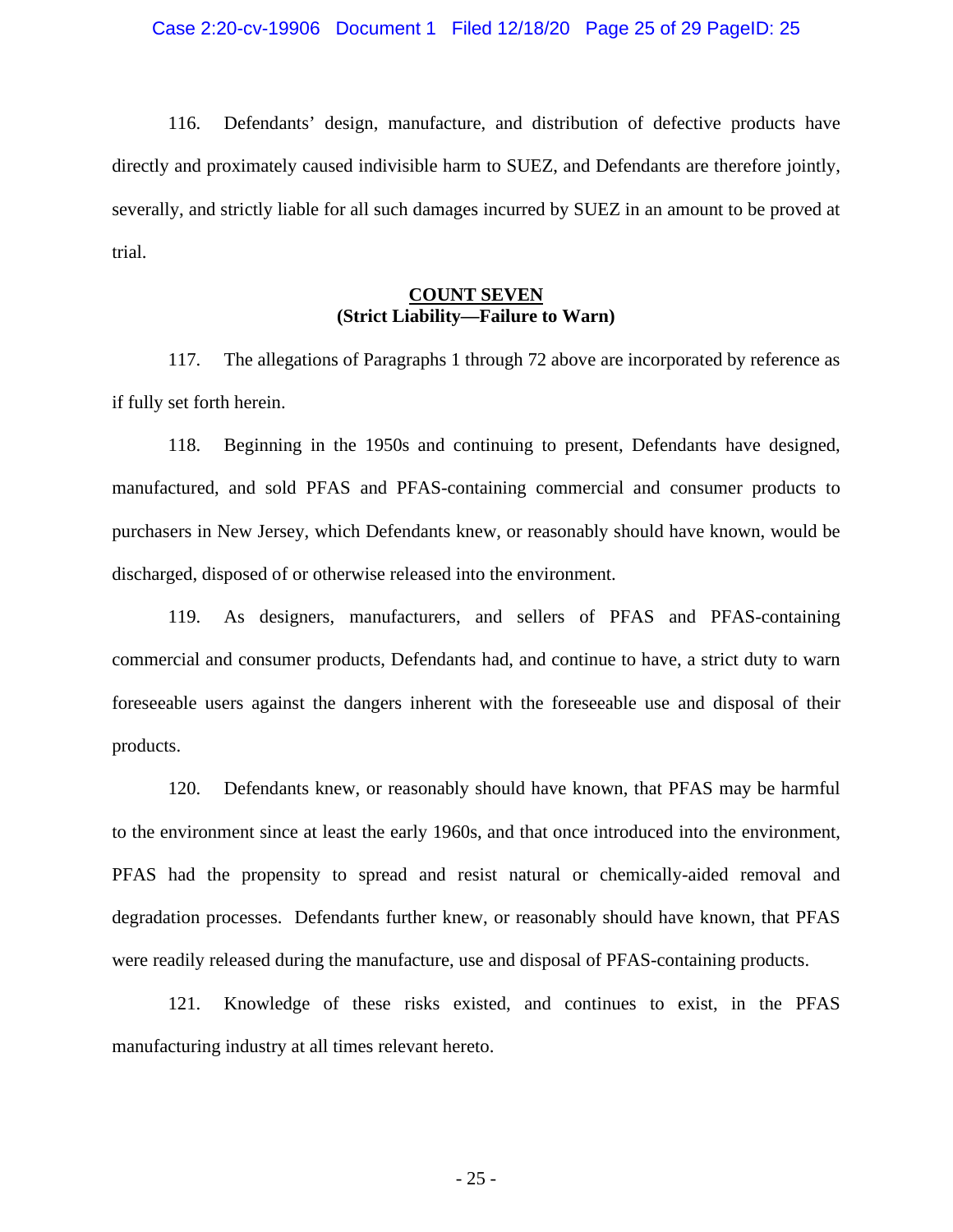### Case 2:20-cv-19906 Document 1 Filed 12/18/20 Page 26 of 29 PageID: 26

122. Despite knowing of the foreseeable environmental hazards brought about by the use and disposal of PFAS, Defendants failed, and continue to fail, to provide any warnings or precautionary instructions sufficient to notify the reasonably foreseeable users of the substances and products of the dangers inherent with the use and disposal of PFAS and PFAS-containing commercial and consumer products and the adverse impact that the use and disposal of such substances and products may have on the environment.

123. In particular, Defendants failed to describe the known or reasonably foreseeable hazards inherent with the use of their products or to provide any precautionary statements regarding such hazards on the labeling of their products.

124. Defendants' failure to provide warnings or precautionary instructions regarding the reasonably foreseeable dangers to the environment posed by PFAS has rendered Defendants' products unreasonably dangerous for their intended or reasonably foreseeable purposes at the time that they left Defendants' control or possession.

125. The PFAS and PFAS-containing commercial and consumer products that Defendants sold to industrial users, downstream distributors, and individual consumers in New Jersey were used, and ultimately disposed of, in a reasonably foreseeable manner and without substantial change in the condition of such substances and products.

126. As a direct and proximate result of Defendants' failure to provide warnings or precautionary instructions sufficient to notify foreseeable users of the inherent dangers of PFAS and PFAS-containing commercial and consumer products, PFAS were released, and continue to be released, into New Jersey's environment, whereby such releases have directly and proximately caused widespread contamination to SUEZ's sources of drinking water.

- 26 -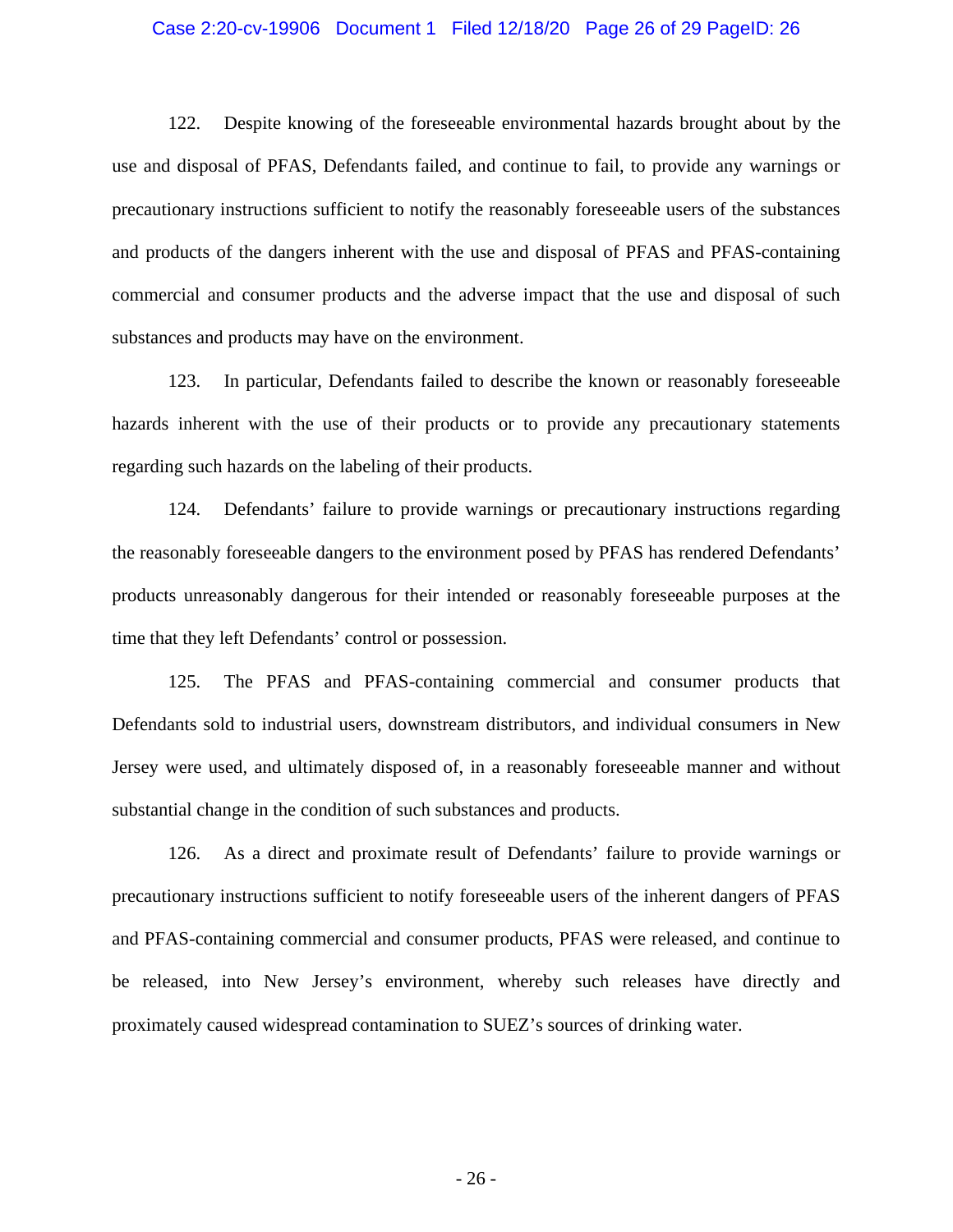## Case 2:20-cv-19906 Document 1 Filed 12/18/20 Page 27 of 29 PageID: 27

127. Therefore, SUEZ has suffered, is currently suffering, and will continue to suffer damages equal to the costs associated with the creation or acquisition, as well as installation and implementation, of the drinking water treatment systems necessary to comply with the State of New Jersey's MCLs, as well as additional ongoing costs for the operation and maintenance of those systems and the regular monitoring of PFAS levels in all water sources necessitated by NJDEP's adoption of these standards.

128. Defendants' failures to warn foreseeable users against the dangers inherent with the use and disposal of their products have directly and proximately caused indivisible harm to SUEZ, and Defendants are therefore jointly, severally, and strictly liable for all such damages incurred by SUEZ in an amount to be proved at trial.

## **PRAYER FOR RELIEF**

WHEREFORE, Plaintiff SUEZ Water New Jersey Inc. respectfully requests that this Court:

(a) enter judgment against Defendants finding them jointly and severally liable for Plaintiff's indivisible harm;

(b) award Plaintiff monetary damages including, but not limited to, the present and future costs associated with:

- (i) the creation or acquisition, as well as installation and implementation, of the drinking water treatment systems necessary to comply with NJDEP's MCLs;
- (ii) the operation and maintenance of the drinking water treatment systems;
- (iii) the ongoing monitoring of PFAS levels in all of Plaintiff's water sources;

(iv) the PFAS-related public notice requirements and related communications mandated by federal and state regulation of public water systems;; and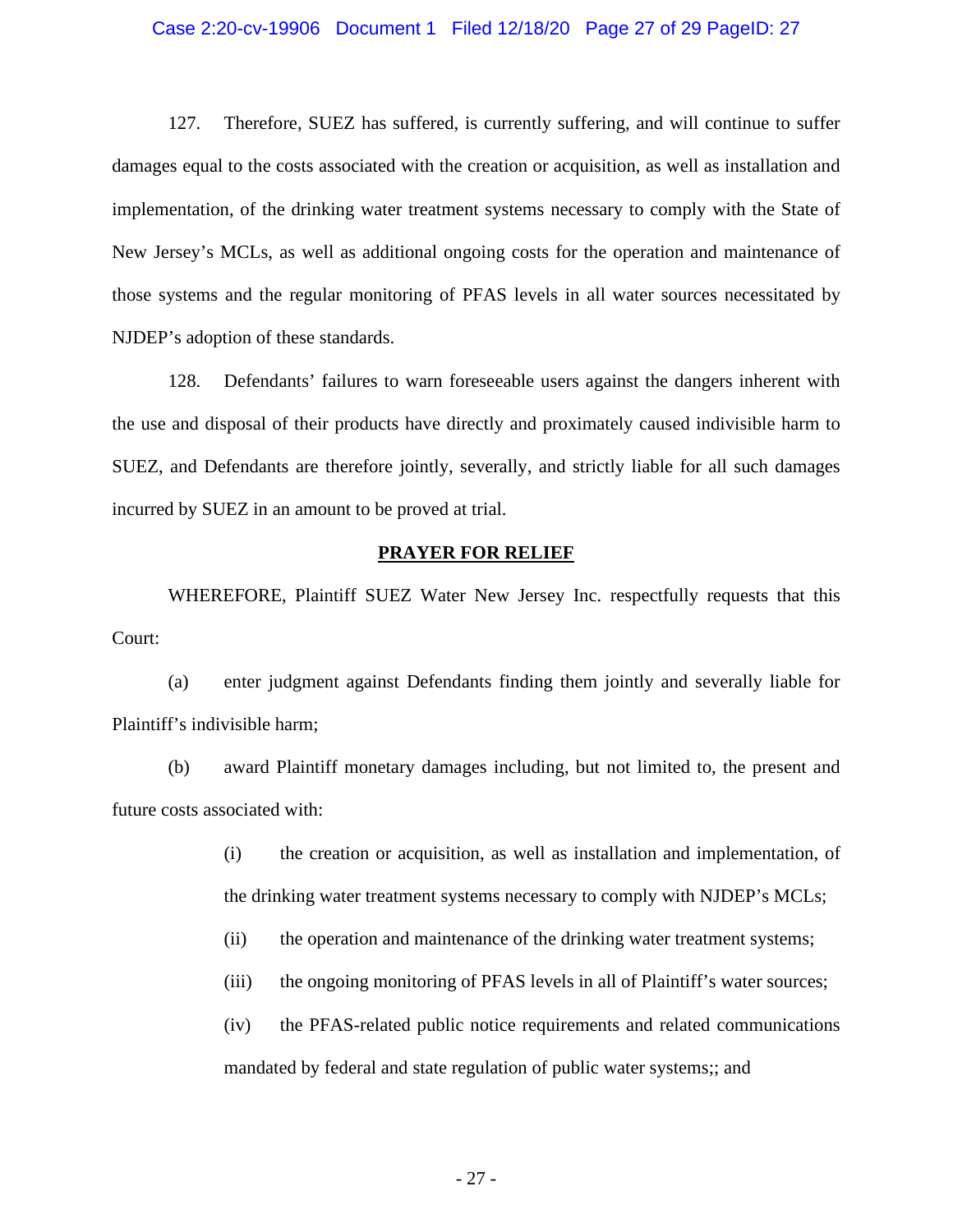(v) all other costs necessitated by, associated with, or related to compliance with NJDEP's MCLs;

(c) award Plaintiff its reasonable costs and attorneys' fees incurred in pursuing this action; and

(d) award Plaintiff such other and further relief as this Court deems just and proper under the circumstances.

# **DEMAND FOR JURY TRIAL**

Pursuant to Federal Rule of Civil Procedure 38(b)(2), Plaintiff demands a trial by jury of all issues so triable.